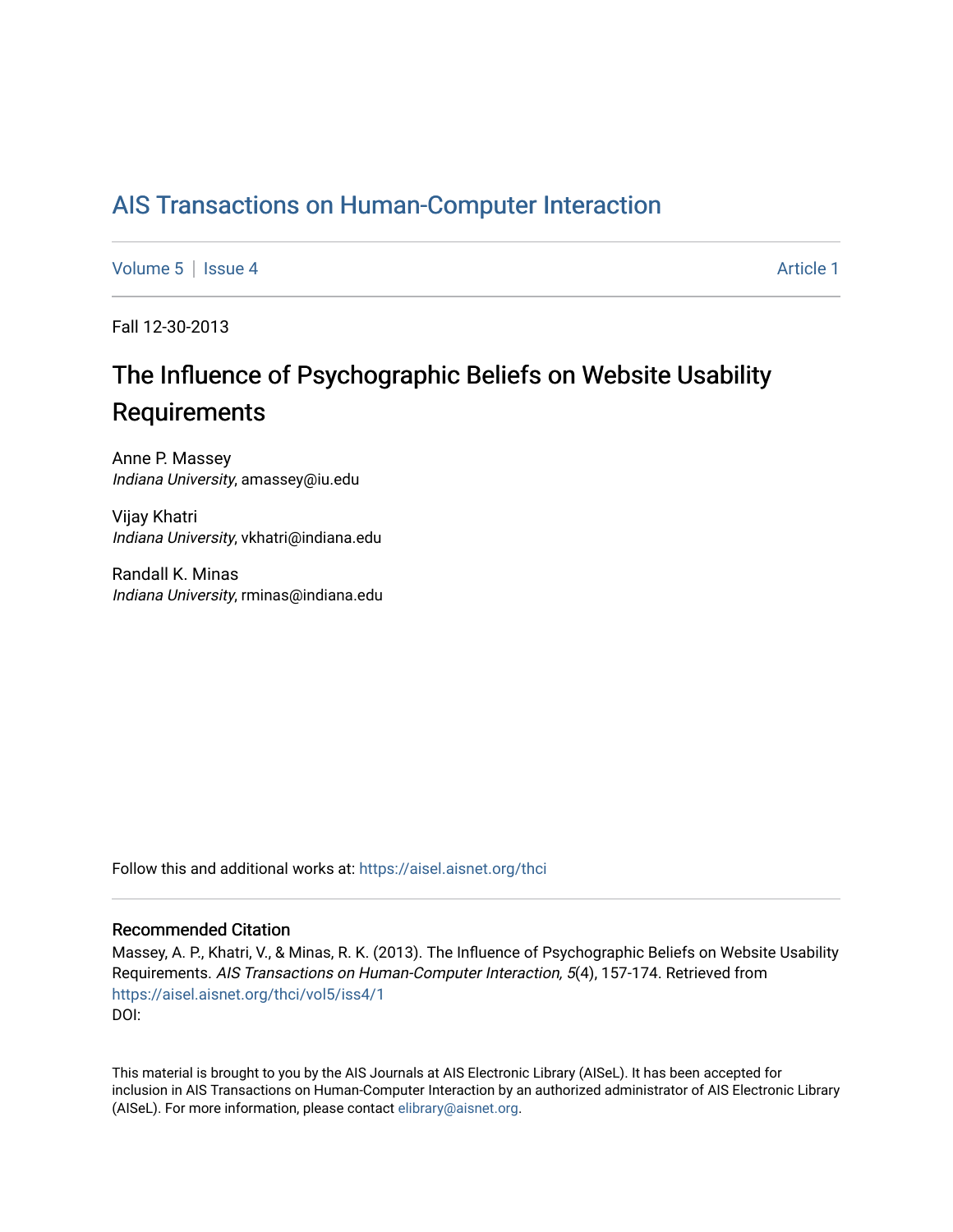

**Keywords**: Customer Interface, Usability, Demographics, Psychographics, Technology Beliefs, Technology Readiness, Utilitarian Websites, Laboratory Experiment

Traci Hess was the accepting Senior Editor. This article was submitted on 2/20/2012 and accepted on 11/4/2013. It was with the authors 56 weeks for 3 revisions.

Massey, A. P., Khatri, V., and Minas, R. K. (2013) "The Influence of Psychographic Beliefs on Website Usability Requirements," *AIS Transactions on Human-Computer Interaction*, (5) 4, pp. 157-174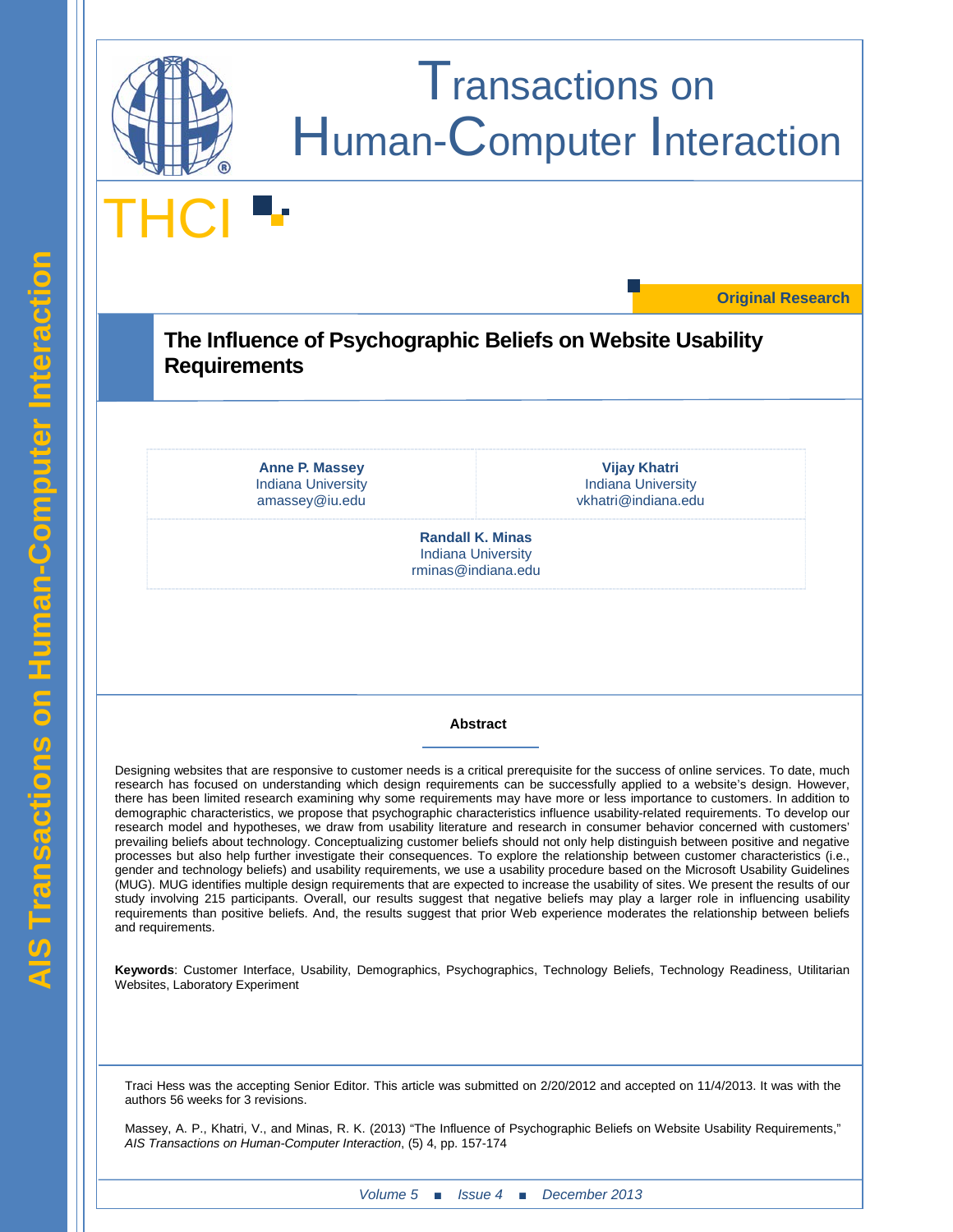## *INTRODUCTION*

Online services have transformed entire industries, ranging from banking to health to news among many others. American adults alone report using the Internet for an ever-increasing array of activities, many of which are characterized as self-service. Over 80% check the weather, seek directions or look for information on health or hobbies; over 70% conduct product research online (e.g., comparing prices, reading reviews) and read news; and, nearly 65% of adults make travel reservations and bank online.[1](#page-2-0) Ultimately, the success of these online services in terms of customer attraction and retention is largely determined by the customer experience via the interface. The interface provides a mechanism for customers to browse, search for/access content, share information, conduct transactions, and interact with others (Chau et al., 2002; Valacich et al., 2007; Zhang and von Dran, 2002). Prior research suggests that the usability of the interface is a key driver of the use of online services (Lohse and Spiller, 1998; Massey et al., 2007; Nielsen, 1999; Venkatesh and Agarwal, 2006).

Usability is the ease with which an online user can employ a website interface to achieve a specific goal. The experience via the interface must satisfy both sensory and functional needs (Massey et al., 2007; Palmer, 2002; Valacich et al., 2007). While largely based on heuristics, a variety of design suggestions for website usability can be found in the academic literature and trade press (e.g., Ballard and Miller, 2001; Cunliffe, 2000; Karkkainen and Laarni, 2002; Keeker, 1997; Lam and Lee, 1999; Nielsen, 2000). Agarwal and Venkatesh (2002) proposed a usability evaluation procedure based on the Microsoft Usability Guidelines (MUG; see Keeker, 1997). MUG identifies design requirements that should increase usability. While MUG provides procedures for usability evaluation, there has been little research examining *why* online customers would place more or less importance on any of the design requirements. Additional research is needed to better understand the relationship between customer characteristics and usability requirements such that the needs of diverse customers can be met via the interface.

This study examines both demographic and psychographic characteristics in an attempt to better understand customer usability requirements. We set our study in the context of online service websites – more specifically, utilitarian sites providing instrumental value to customers. Extensive research addresses the influence of demographics on usability (Hawkins et al., 1995; Venkatesh and Agarwal, 2006; Venkatesh and Venkataraman, 2006), but psychographics have attracted less attention. While demographics are facts that are static or change linearly over time, psychographics can be more dynamic as they seek to describe customers along psychological dimensions (Demby, 2011; Wells, 1975). Here, we are specifically interested in how a customer's fundamental positive and negative *beliefs about technology* may influence the weights placed on different usability requirements. We draw upon research in consumer behavior that has investigated beliefs about technology (e.g., Cowles, 1989; Cowles and Crosby, 1990; Dabholkar, 1996; Mick and Fournier, 1998; Parasuraman, 2000; Parasuraman and Colby, 2001). We focus specifically on research related to *Technology Readiness* (TR) – the propensity to embrace and use new technologies for accomplishing goals (Parasuraman and Colby, 2001). TR reflects both positive (i.e., *optimism* and *innovativeness*) and negative (i.e., *discomfort* and *insecurity*) beliefs that may influence customers' usability requirements. Our research specifically examines the influence of TR beliefs, as well as gender, on usability requirements.

In the following sections, we review the relevant literature and develop our research model and hypotheses. We then describe our methods and discuss the results of our empirical study. We conclude with a discussion of limitations and future directions.

## *BACKGROUND LITERATURE*

Human computer interaction (HCI) research has focused on how to work with and improve the usability of interactive systems (Hornbaek, 2006). Usability may be defined as the extent to which "a product [online service] can be used by specific users to achieve specified goals with effectiveness, efficiency, and satisfaction in a specified context of use" (Karat, 1997 p. 34). Importantly, some usability issues may be more or less relevant depending on use context (e.g., enterprise system, mobile application, website interface, etc.) (Hornbaek, 2006; Maguire, 2001). Given this, researchers have examined a variety of topics, including methods to predict usability problems (Molich and Nielsen, 1990) and ways to conduct usability evaluations (Hornbaek, 2006; Hwang and Salvendy, 2009). In fact, a number of approaches to evaluation have been suggested. These approaches comprise a broad range of interface design issues such as a site's security and performance (e.g., response time), affordances that help customers interact with a site (e.g., ease of navigation), and general graphic design (e.g., color, audio/visual) (Palmer, 2002; Valacich et al., 2007; Zhang and von Dran, 2002).

j

<span id="page-2-0"></span><sup>&</sup>lt;sup>1</sup> Pew Internet & American Life Projec[t http://www.pewinternet.org/Static-Pages/Trend-Data-\(Adults\)/Online-Activites-](http://www.pewinternet.org/Static-Pages/Trend-Data-(Adults)/Online-Activites-Total.aspx)[Total.aspx](http://www.pewinternet.org/Static-Pages/Trend-Data-(Adults)/Online-Activites-Total.aspx) (viewed on 1June 2013).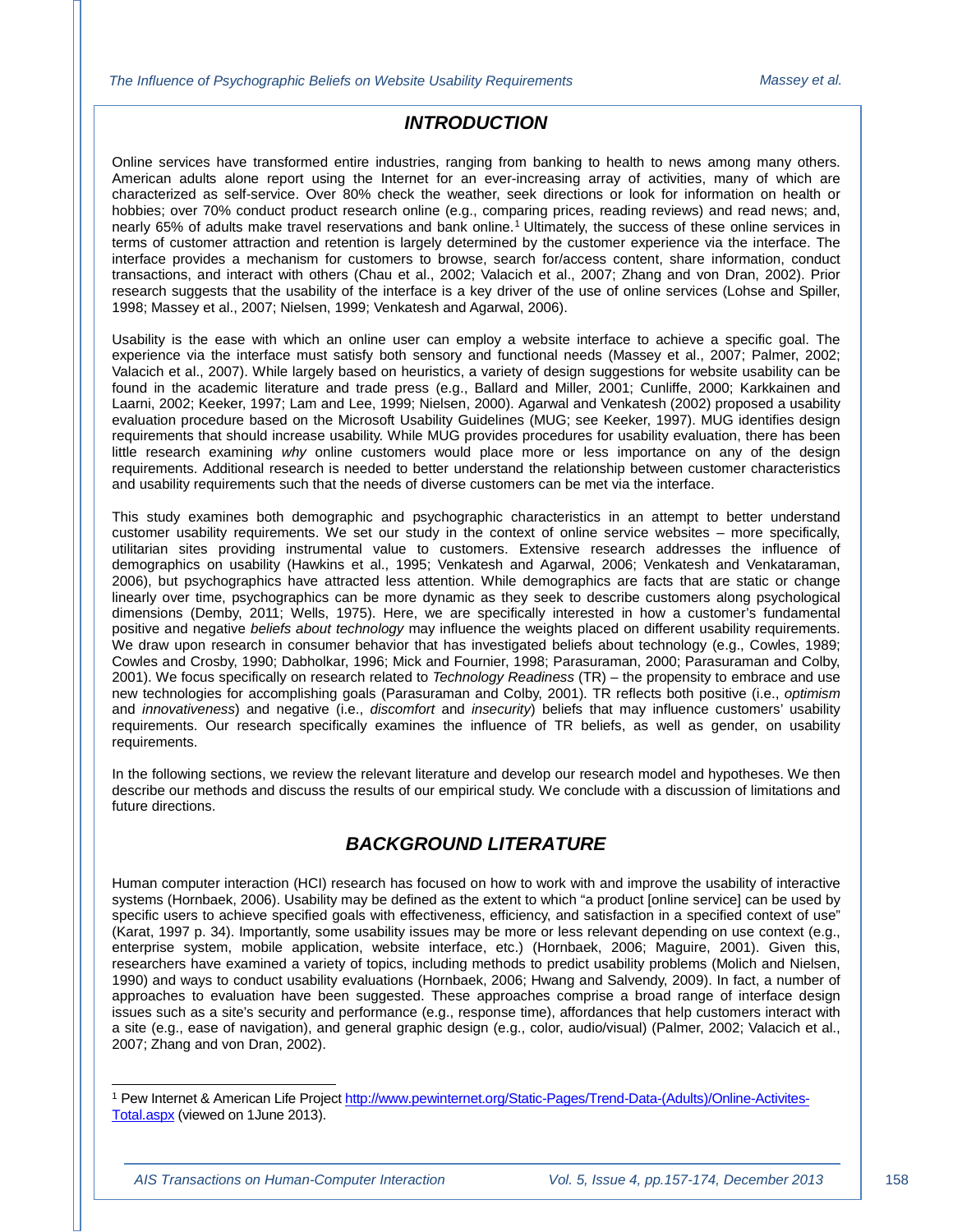#### *The Influence of Psychographic Beliefs on Website Usability Requirements Massey et al.*

In this paper, we focus our attention on website usability and deploy an approach (Agarwal and Venkatesh, 2002; Venkatesh et al., 2003b; Venkatesh and Venkataraman, 2006) based on the Microsoft Usability Guidelines (MUG; see Keeker, 1997). Research has shown MUG effectively captures website usability and has been linked to use behavior, purchase behavior, and site use (Venkatesh and Agarwal, 2006; Venkatesh and Venkataraman, 2006). MUG identifies five website design requirements: content, ease of use, made-for-the-medium, emotion, and promotion. Content refers to the extent to which a website offers informational and transactional capability (e.g., relevance and timeliness). Ease of use refers to the extent to which a website is "free of effort" (e.g., easy navigation). Made-for-the-medium refers to the extent to which a website can be tailored to fit specific needs of users (e.g., personalization). Emotion refers to the extent to which a website evokes emotional reactions (e.g., ability to control the pace of information). Finally, promotion refers to the extent to which a site is well promoted on the Internet or through other media (e.g., TV, magazines). Under MUG, and using a constant sum approach, individuals assign weights by distributing 100 points across each of the design requirements. This activity is not an assessment of a specific website; rather, it indicates which usability requirements are more (or less) important to a particular user.

Results of prior research suggest that the relative importance of MUG's usability requirements may vary due to use context such as access method (i.e., PC vs. mobile device) or online site type (i.e., utilitarian vs. hedonic) (e.g., Agarwal and Venkatesh, 2002; Venkatesh and Agarwal, 2006; Venkatesh et al., 2003b; Venkatesh and Venkataraman, 2006). In an online environment, websites deliver services to customers and often serve as the primary window through which customers interact with the organization (Zhang and von Dran, 2002). While design features can be manipulated to achieve a "high quality" website, organizations must first understand who uses the site, why, and what they expect. However, research regarding the importance of specific usability requirements (including those found in MUG) across different online users has been limited (Valacich et al., 2007; Zhang and von Dran, 2002). Prior research in IS and marketing theorizes about the effects of various demographic variables (e.g., age, gender, income) on technology-related behaviors (Venkatesh et al., 2003a) and customer choice (Morton et al., 2001). For example, research suggests that usability requirements differ based on age and gender (Venkatesh and Agarwal, 2006; Venkatesh and Venkataraman, 2006). However, while demographics often correlate with customers' needs, it is unlikely that demographics alone explain differences in usability requirements. Since they are simply objective descriptions of customers, they cannot explain distinctly non-demographic differences between individuals (e.g., attitudinal, affective, or cognitive differences). In contrast, characterizing customers based on psychological dimensions provides insight into underlying beliefs, thus explaining "why" they react or behave in certain ways (Wells, 1975; Wells and Tigert, 1971). In practice, psychographics and demographics are often combined to develop a more "lifelike" profile of customers. These profiles can then inform the development of new products and services and product/service positioning strategies (Ailawadi et al., 2001; Gilbert and Warren, 1995; Heath, 1996; Mitchell, 1994).

Prior research has shown that both positive and negative customer beliefs about technology correlate with perceptions about and/or acceptance of technology-based products or services (Cowles, 1989; Cowles and Crosby, 1990; Dabholkar, 1994; Davis et al., 1989; Mick and Fournier, 1998). In examining people-technology interactions, Mick and Fournier (1998) identified multiple technology paradoxes that users must cope with. For example, the control/chaos paradox suggests that technology can facilitate regulation and order or lead to upheaval and disorder. As this example implies, technology can simultaneously trigger positive and negative feelings, and the relative dominance of feelings varies across individuals. Despite the interest in psychographic beliefs in psychology and consumer marketing, there has been little effort to examine the impact of such beliefs on usability, particularly with regard to how consumers experience online service interfaces.

In positing a link between psychographic beliefs and usability, we employ the concept of Technology Readiness (TR) (Parasuraman, 2000). TR has been applied to a number of contexts from consumer marketing (Parasuraman and Grewal, 2000) to health care research (Rosen et al., 2003). TR reflects four technology beliefs related to a customer's propensity to embrace and use technology-based products and services (Lin et al., 2007; Walczuch et al., 2007). Two beliefs – optimism and innovativeness – contribute to TR, while the other two – discomfort and insecurity – inhibit TR. Briefly, optimism is a positive view of technology and a belief that it offers people increased control, flexibility, and efficiency in their lives. Innovativeness reflects the extent to which one believes s/he is at the leading edge of trying out new technology-based products or services. Discomfort is a perceived lack of control over technology and a feeling of being overwhelmed by it. Here, individuals believe technology is not really designed for use by ordinary people and is simply too complicated. Lastly, insecurity reflects an inherent distrust of technology and doubt about its ability to work properly.

The degree to which an individual holds one (or more) of these beliefs to be important anchors the individual's behavior related to that belief (Ajzen and Madden, 1986). Research on psychographic beliefs and technology acceptance may help us understand other types of behavior including those related to online experiences (Brown et al., 2004; Jarvenpaa et al., 1998; Venkatesh, 2000). For example, prior research found that different TR segments (e.g., Explorers and Skeptics) vary in usability requirements. In our current work, we seek to add to this stream by examining relationships not at the segment level, but at a more nuanced belief level (i.e., optimism, innovativeness, discomfort, and insecurity). For example, we posit that individuals with stronger negative beliefs may seek to mitigate anxiety and distrust when interacting with technology such as a website. Thus, these individuals will place greater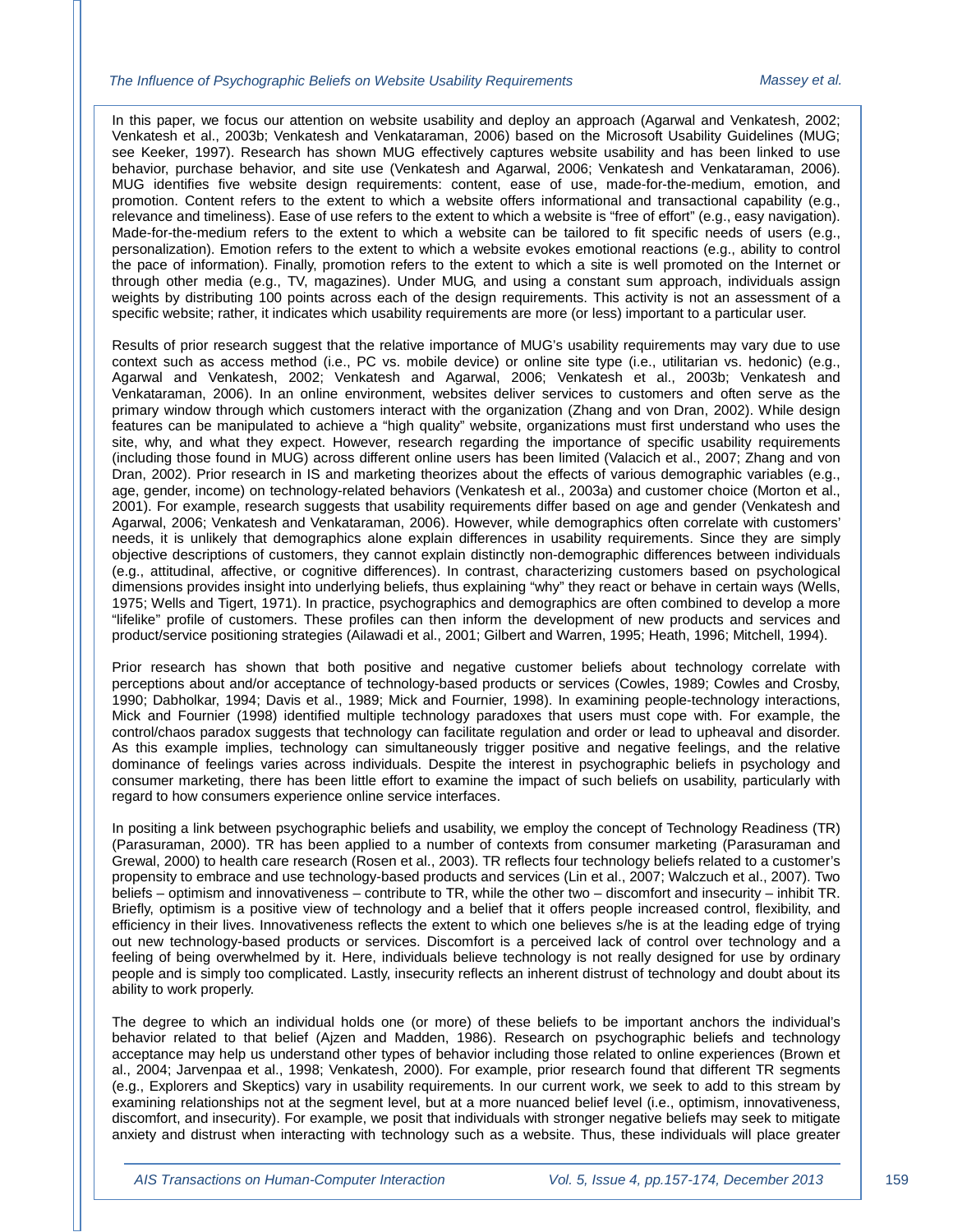emphasis on usability requirements that help allay their negative beliefs. In the following section, we develop this perspective further by offering our research model and specific hypotheses regarding the relationships between customer characteristics and usability requirements (Massey et al., 2007).

## *MODEL AND HYPOTHESES*

Our research model is shown in Figure 1. We expect that customer characteristics will influence the relative importance of various usability requirements. While our consideration of gender is informed by extant literature, less literature exists regarding the link between psychographic beliefs and usability requirements. As shown, we expect these relationships to be moderated by prior Web experience.



**Figure 1: Research Model**

#### **Demographic Characteristics**

.

A body of IS and marketing research has shown demographics, and gender in particular, to be related to technology and consumer-related behaviors (Morton et al., 2001; Venkatesh et al., 2003a). Psychology and sociology research has found differences in how males and females process information (e.g., Grön et al., 2000; McGivern et al., 1997; Wrase et al., 2003). However, few studies have attempted to examine gender differences in the usability literature. One exception is a qualitative study in which males systematically reported websites as easier to navigate than females; in this study, women were more likely to report affective reactions to colors and designs, while men reported flashy animations as useful in determining usability (Cyr and Bonanni, 2005).

While research on gender and usability is somewhat limited, results are consistent with information processing models. One such model is the selectivity model which suggests that males often do not engage in comprehensive processing of information; rather they are selective and employ heuristics and miss subtle cues. In contrast, females generally use comprehensive processing strategies and respond to subtle cues (Darley and Smith, 1995). Prior research using MUG has found that content and made-for-the-medium attributes were more important to men than women (Pearson and Pearson, 2008; Venkatesh and Agarwal, 2006). Content reflects the relevance and timeliness of the information, providing males the means to selectively process information. Furthermore, made-for-the-medium allows males to tailor a website to their specific needs, thus allowing modification of the website to conform to their more selective heuristics. Therefore, based on the selectivity model and prior findings, we also expect that males will place relatively more importance on content and made-for-the-medium than females.

Similarly, perceived ease of use and emotion were previously found to be relatively more important to females than males (Venkatesh and Agarwal, 2006). Again, according to the selectivity model, females are comprehensive information processors (Darley and Smith, 1995). Given this, we posit that females place a relatively higher importance on the effort required to gather desired information. Moreover, since females tend to exhibit greater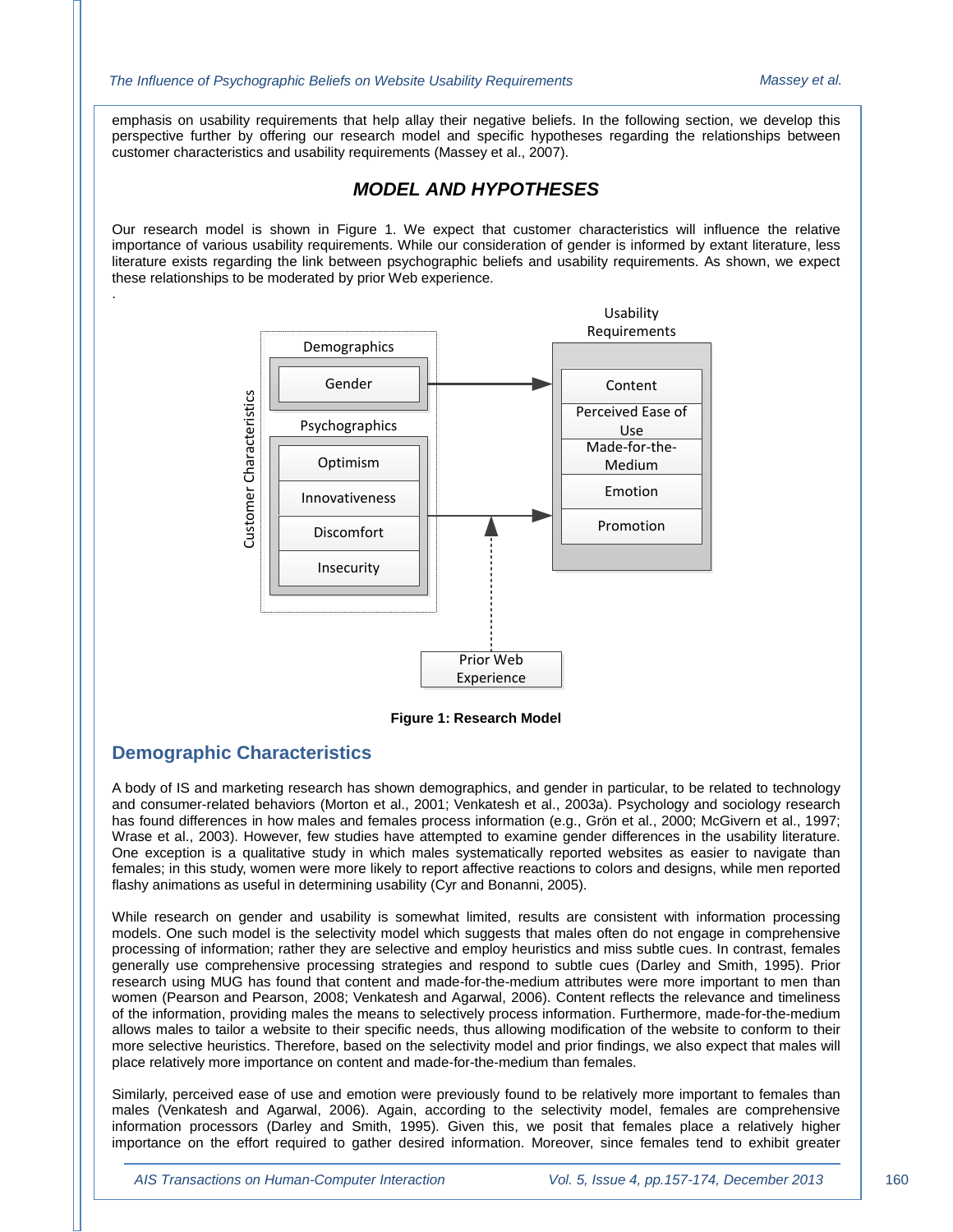sensitivity to the particulars of presented information, including emotional appeal and community building activities (Smith and Whitlark, 2001), we expect they will place a higher relative importance on emotion than males. Lastly, Venkatesh and Agarwal (2006) found no gender difference in the relative importance placed on promotion. Since promotion does not interact with the way the information on a website is processed, we do not expect any difference. Stated formally:

*H1. Gender will influence usability requirements such that (i) content and made-for-the-medium will be more important to men, (ii) perceived ease of use and emotion will be more important to women, and (iii) promotion will be equally important.*

#### **Psychographic Characteristics**

Drawing from the literature concerned with psychographic beliefs (TR) and technology acceptance, we expect that underlying TR beliefs (i.e., optimism, innovativeness, discomfort, and insecurity) will have differential relative effects on usability requirements. While various combinations of beliefs can be used to segment customers (Parasuraman and Colby, 2001) and prior work has explored the relationship between TR segments and usability (Massey et al., 2007), our interest is in examining the unique influence of the four beliefs on usability requirements. We assert that each belief about technology consequently influences one's behavior when interacting with a website. In turn, this creates specific demands regarding the usability requirements of the individual.

As defined earlier, optimism reflects a positive view of technology and a belief that it offers one increased control, convenience, and efficiency (Parasuraman, 2000). Control is an important factor for consumers when interacting with online sites (Koufaris, 2001). Made-for-the-medium allows for tailoring a website to fit one's needs. Thus, the ability to personalize the online experience may satisfy the desire for control and move the online experience from a common, static environment to a unique, dynamic environment created for the individual (Tsikriktsis, 2004). This ability also provides convenience and enhanced efficiency (Agarwal and Venkatesh, 2002). Optimistic customers who believe technology serves their desire for convenience and efficiency are also more likely to place a greater emphasis on perceived ease of use. For example, people may like to read news or shop online because they can do so whenever they want – not only is this convenient, it requires less effort and is more efficient than the traditional experience, particularly if the site can be personalized. Emotion, the affective response to a website, can be evoked via an emotional appeal or the overall hedonic nature of the website (Venkatesh and Agarwal, 2006). Optimistic individuals are high in positive affect and actively seek positive mental states (Emmons, 1986). Since emotional appeals on websites are designed to evoke positive consumer reactions, we expect emotional content of the website may be valued more by optimistic users. The ability to control pace through the website further satisfies both the desire for control and efficiency. Thus, we expect perceived ease of use, made-for-the-medium, and emotion to serve the desires of optimistic users. In contrast, since content describes the relevance and timeliness of information on the website, we expect it to be important to all users; that is, we do not expect optimistic users to place relatively more importance on content. Similarly, since promotion describes how well a website is promoted over the Internet or other media, we do not expect optimistic customers, who primarily value efficiency and control, to place relatively more importance on promotion. Stated formally:

*H2a. Optimism will influence usability requirements such that (i) perceived ease of use, made-for-the-medium, and emotion will be more important for users high on optimism, and (ii) content and promotion will be equally important.*

*Innovativeness* addresses the extent to which an individual believes s/he is at the leading edge of trying out new technology-based products or services. Kirton (1989) defined cognitive styles as existing on a continuum from "adaptive" to "innovative." Innovators place value on the ability to complete tasks in their own way, learn new technology on their own, and tend to focus on its benefits (Parasuraman, 2000). In concert, this suggests that innovativeness is most closely tied to the usability dimensions of content (e.g., relevance, perceived usefulness) and made-for-the-medium (e.g., personalization) (Venkatesh and Venkataraman, 2006). Overall, both dimensions satisfy an innovative user by allowing them to access relevant information as desired (Hamilton and Chervany, 1981). Karahanna et al. (1999) also found similar results in which technology users were more concerned with perceived usefulness than how easy the technology was to use. In contrast, since innovative customers want to "figure things out" for themselves and tend to value the practical aspects of websites (Kirton, 1989), we do not expect they will emphasize perceived ease of use or emotion. Furthermore, since they are on the leading edge of technology, they will not emphasize promotion as they tend not be swayed by other sources (Parasuraman, 2000). Stated formally:

*H2b. Innovativeness will influence usability requirements such that (i) content and made-for-the-medium will*  be more important to users high on innovativeness, and (ii) perceived ease of use, emotion, and promotion will *be equally important.*

*Discomfort* is a perceived lack of control over technology and a feeling of being overwhelmed by it. Individuals high on discomfort believe technology is not really designed for use by an average person and is simply too complicated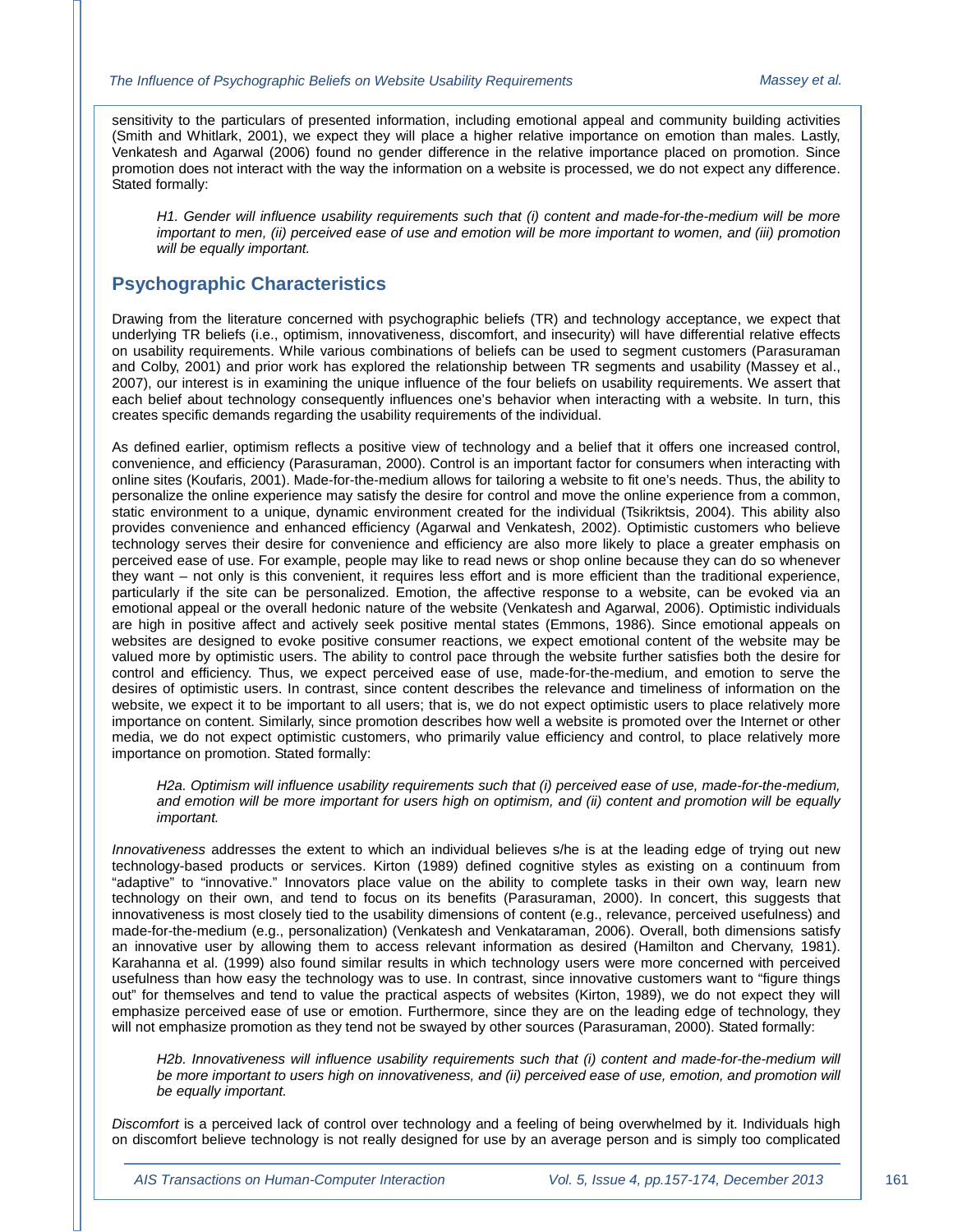(Parasuraman, 2000). This specific belief is associated with technology anxiety, defined as "the user's state of mind regarding their ability and willingness to use technology-related tools" (Meuter et al., 2003 p. 900). Meuter et al.'s research on self-service technologies found that technology anxiety affects Internet usage. To mitigate anxiety, they suggest maximizing the relevance of a given task while minimizing the technological complexities. Anxiety mitigation should cause a user to place relatively more importance on content (i.e., by delivering the right depth and breadth so as not to overwhelm a customer) (Hamilton and Chervany, 1981). From a technology adoption perspective, similar research on computer anxiety found a direct, negative effect on perceived ease of use as well (Hackbarth et al., 2003; Venkatesh, 2000). Furthermore, perceived ease of use (i.e., structure and feedback) has been shown to mitigate discomfiture (Walczuch et al., 2007). Given the need to reduce anxiety, we expect both content and perceived ease of use to be relatively more important than the other usability requirements. In contrast, we do not expect discomfort to lead a customer to emphasize made-for-the-medium, emotion, or promotion. We expect that all users, and not just users high on discomfort, will give importance to control over technology, both the amount of information that is presented to them (i.e., made-for-the-medium) as well as pace at which information is provided to them (i.e., emotion). Similarly, promotion does not provide enhanced control of websites or make them less complicated. That is why we expect discomfort not to influence made-for-the-medium, emotion, and promotion. Stated formally:

*H2c. Discomfort will influence usability requirements such that (i) content and perceived ease of use will be more important to users high on discomfort, and (ii) made-for-the-medium, emotion, and promotion will be equally important.*

Lastly, *insecurity* reflects an inherent distrust of technology and a sense of apprehensiveness. Insecure individuals tend to be concerned about where their information is going or who will see it, particularly in electronic transactions (Parasuraman, 2000). Insecurity is different from discomfort as this dimension focuses more on specific aspects of technology compared to the general feelings towards technology captured through discomfort (Tsikriktsis, 2004). Insecure individuals may require higher levels of trust to mitigate (perceived or real) risks and uncertainty inherent in online transactions (McKnight et al., 2002). Trust has been studied extensively in the IS literature, with studies examining trust as a function of perceived privacy, security, and integrity of system design (Casalo et al., 2007; Flavián et al., 2006). Of the usability requirements, we expect the ability to personalize a site via made-for-themedium and the assurance offered via promotion to be most related to insecure beliefs. For example, the ability to tailor information received from the website may help mitigate distrust. And, assurance as to the site's veracity, gleaned through the promotion of the site on the Internet or via other platforms/media, may also be important. For example, online customers of electronic newspapers may feel more secure due to traditional experiences with the print newspaper. The results of prior research also suggest promotion can mitigate insecurity (Massey et al., 2007). In contrast, we do not expect insecurity to lead a customer to emphasize content, perceived ease of use, or emotion. Neither informational and transactional content nor perceived ease of use (e.g., efficiency) provides customers with ways to mitigate insecurity. And, since insecure customers tend to be concerned with practical aspects such as security, we do not expect they will place more emphasis on emotional dimensions. Stated formally:

*H2d. Insecurity will influence usability requirements such that (i) made-for-the-medium and promotion will be more important for users high on insecurity, and (ii) content, perceived ease of use, and emotion will be equally important.*

In addition to demographic and psychographic characteristics, past research suggests that prior experiences strongly influence future needs and behaviors (Celci and Olson, 1988; Hoch and Deighton, 1989; Petersen et al., 2002). Within HCI, empirical evidence has shown that a user's level of technology experience plays a key role in subsequent artifact use, often changing needs, behaviors and attitudes (Card et al., 1983). Certain characteristics of websites have been tied to affective psychological responses. For example, for an inexperienced user, a website's visual complexity was found to induce greater negative affectivity (Tuch et al., 2009).

Since experience reflects the phenomenon of personally observing, encountering, or undergoing something, it may help distinguish the value of demographic and psychographic characteristics. That is, a psychographic belief is a descriptive thought one holds about something. Thus, unlike a demographic variable, the belief can be altered through experience with that something (Kotler and Armstrong, 1999). As a user gains experience with an interface, we believe that his/her positive beliefs will play a decreased role in determining usability requirements. With regard to negative beliefs, prior experience with a technology has been shown to lessen discomfiture and mitigate anxiety (Carey et al., 2008; Liu et al., 1992). Thus, as the user gains experience with an interface, negative beliefs will play a decreased role in determining his/her usability requirements. Stated formally:

*H3. Prior Web experience will attenuate the effects of positive and negative beliefs on usability requirements.*

#### *METHOD*

To test our research hypotheses, 215 subjects were recruited from a campus of a large university in the U.S.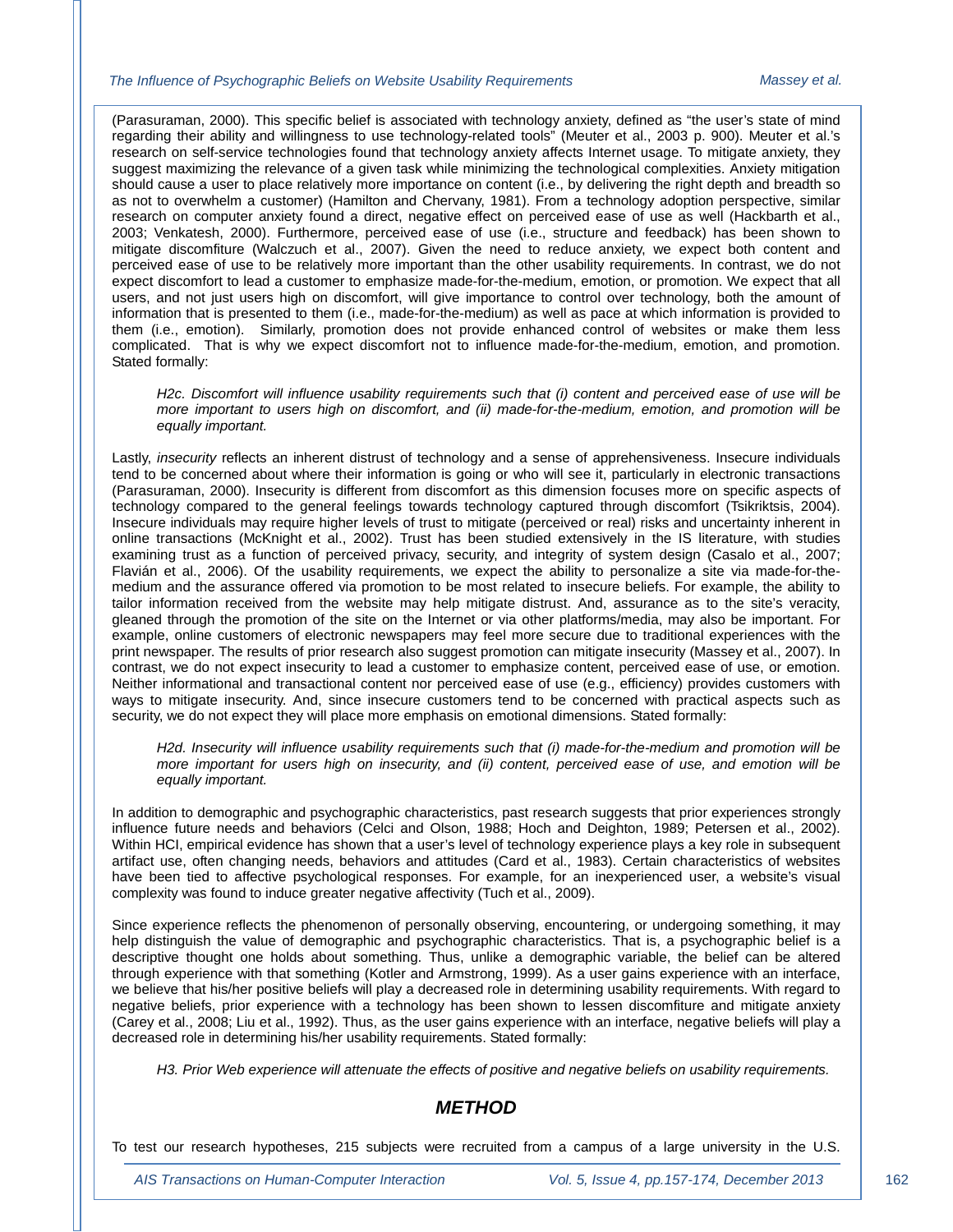Participation was voluntary and subjects received a \$20 award for their participation.

Subjects completed a survey to measure their technology beliefs. We adapted Parasuraman's (2000) fifteen Likertscaled items to measure the four technology beliefs  $(1 =$  strongly disagree to  $5 =$  strongly agree). The items are reported in Appendix A. Subjects were given descriptions of the five usability design requirements, and to provide a use context, they were informed that the focus of the study was the design of online services such as news, maps, restaurant guides, etc. For users, such sites/services tend to be considered utilitarian (i.e., providing some instrumental value) as opposed to hedonic (i.e., providing self-fulfilling or pleasurable value) in nature (van der Heijden, 2004). To leverage the full functionality of these sites, they also often call for the user to share information with the site (e.g., current location). Following MUG procedures (Agarwal and Venkatesh, 2002), each subject was instructed to distribute 100 points across the five usability requirements, thus reflecting the relative importance (i.e., weight) of each design requirement to the subject. The instructions are provided in Appendix B.

In terms of age, 69.3% of our subjects were between 18-25 years old, 25.6% were 26-35, and 5.1% were over 35. Female respondents comprised 39.1% of the sample; 4.7% were undergraduate students, 92% were graduate students, and 3.3% were non-student university employees. We also collected data on individuals' prior experience using the Web on a daily basis for utilitarian purposes ( $1=$  never to  $4=$  frequently) (Kraut et al., 1999; O'Keefe et al., 2000). The average prior Web experience was 2.73.

#### **Analysis and Results**

Our analysis was conducted in two steps: (1) a factor analysis of the psychographic belief measures, and (2) a series of seemingly unrelated regression (SURE) analyses for testing the hypotheses.

First, we conducted exploratory factor analysis with varimax rotation to identify items with higher loadings for each factor. All constructs had reliability greater than  $α = 0.70$  (Fornell and Larcker, 1981), except for optimism at  $α = 0.64<sup>2</sup>$  $α = 0.64<sup>2</sup>$  $α = 0.64<sup>2</sup>$ (see Table 1). We tested convergent and discriminant validity of the items by examining whether all items loaded highly on their respective constructs. While some of our items had a loading lower than the recommended value of 0.70, we chose to retain the items with lower loadings in order to preserve the integrity of the original research design in our analysis (e.g., Barclay et al., 1995; Yoo and Alavi, 2001). To further verify the dimensional structure shown in Table 1, a confirmatory factor analysis was conducted using LISREL 8.80. This analysis indicated that the model fit the data well. Although the model produced a significant chi-square value ( $p < .01$ ), this could be an artifact of the sample size (Bagozzi and Yi, 1988). The goodness-of-fit statistics indicated good fit (*GFI* = 0.91; *NNFI* = 0.95; *CFI* = 0.96); although with acceptable but moderate error (*RMSR* = .08).

| Item                | Optimism | Innovativeness | Insecurity | Discomfort |
|---------------------|----------|----------------|------------|------------|
| OPT <sub>1</sub>    | 0.67     | $-0.11$        | 0.11       | -0.03      |
| OPT <sub>2</sub>    | 0.65     | 0.07           | $-0.28$    | 0.06       |
| OPT3                | 0.64     | 0.20           | 0.01       | $-0.45$    |
| OPT4                | 0.75     | 0.22           | 0.05       | 0.05       |
| INN <sub>1</sub>    | 0.12     | 0.82           | $-0.11$    | $-0.04$    |
| INN <sub>2</sub>    | 0.05     | 0.78           | $-0.19$    | $-0.21$    |
| INN <sub>3</sub>    | 0.07     | 0.79           | 0.09       | $-0.27$    |
| INN4                | 0.04     | 0.78           | $-0.01$    | $-0.23$    |
| INS <sub>1</sub>    | $-0.19$  | $-0.05$        | 0.80       | $-0.10$    |
| INS <sub>2</sub>    | $-0.04$  | $-0.28$        | 0.64       | 0.43       |
| INS3                | 0.07     | $-0.16$        | 0.66       | 0.33       |
| INS4                | 0.13     | $-0.03$        | 0.68       | 0.30       |
| DIS <sub>1</sub>    | 0.07     | $-0.30$        | 0.12       | 0.75       |
| DIS <sub>2</sub>    | $-0.06$  | $-0.12$        | 0.27       | 0.73       |
| DIS <sub>3</sub>    | $-0.12$  | $-0.38$        | 0.21       | 0.59       |
| Cronbach's<br>alpha | 0.64     | 0.85           | 0.75       | 0.71       |

**Table 1. Factor Loadings after Varimax Rotation[3](#page-7-1)**

In Table 2 and Table 3, we present summary statistics of participants' psychographic and demographic characteristics and usability requirements. As shown, subjects' positive beliefs were higher than their negative beliefs, and they were

j

<span id="page-7-0"></span><sup>&</sup>lt;sup>2</sup> The generally agreed upon lower limit for Cronbach's alpha is .70, although it may be decreased to .60 in exploratory research (Nunnally, 1967; Robinson, et al., 1991).

<span id="page-7-1"></span><sup>3</sup> Item labels correspond to those shown in Appendix A. All numbers (except Cronbach's alphas) are factor loadings multiplied by 100.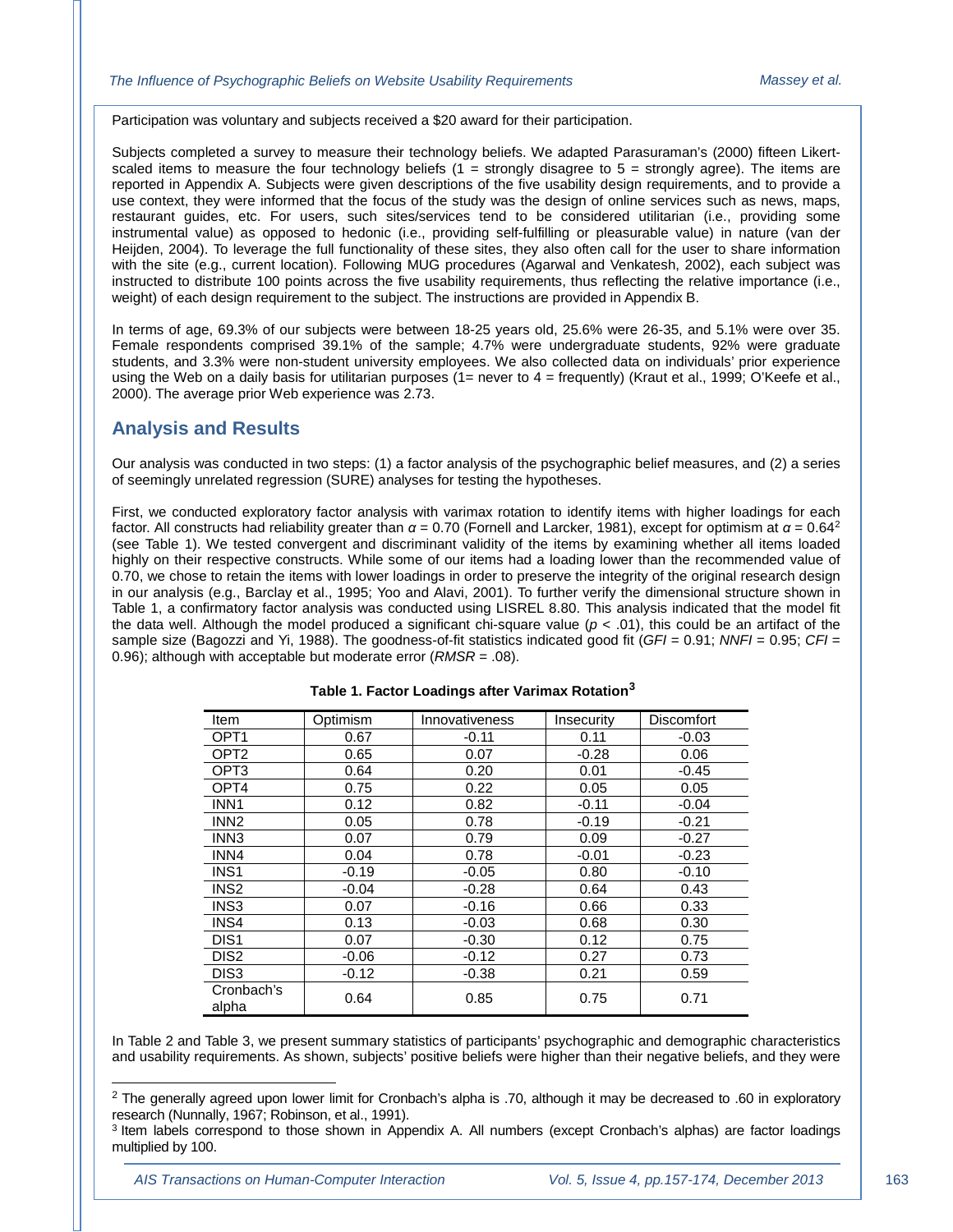more optimistic than innovative. The respondents distributed 100 points across the different usability requirements and, on average, gave emotion and promotion only 8.53 and 8.26 points, respectively. Consistent with past research (e.g., Agarwal and Venkatesh, 2002; Massey et al., 2007; Venkatesh and Agarwal, 2006; Venkatesh and Venkataraman, 2006), subjects overall placed less importance on emotion and promotion than on the other usability requirements.

In the second stage of analysis, we tested our hypotheses in a system of five *seemingly unrelated regression estimation* (SURE) models to maximize the efficiency of the estimation (Johnston, 1984). SURE is a statistical technique that solves a set of regression equations simultaneously and allows error covariance among the equations. Given the constant sum approach wherein subjects distributed 100 points among different usability requirements, the error terms in five equations were correlated. Thus, SURE analysis was appropriate for this study.

| <b>Table 2. Descriptive Statistics</b> |                                              |           |  |  |  |
|----------------------------------------|----------------------------------------------|-----------|--|--|--|
|                                        | Mean                                         | <b>SD</b> |  |  |  |
| Optimism (OPT) 4                       | 4.08                                         | 0.62      |  |  |  |
| Innovativeness (INN)                   | 3.27                                         | 0.99      |  |  |  |
| Insecurity (INS)                       | 3.06                                         | 0.93      |  |  |  |
| Discomfort (DIS)                       | 3.07                                         | 0.91      |  |  |  |
| Content (CON)                          | 38.28                                        | 12.89     |  |  |  |
| Ease-of-Use (EOU)                      | 29.63                                        | 10.07     |  |  |  |
| Made-for-the-Medium (MFM)              | 15.35                                        | 8.17      |  |  |  |
| Emotion (EMO)                          | 8.53                                         | 5.84      |  |  |  |
| Promotion (PRO)                        | 8.26                                         | 6.39      |  |  |  |
| Prior Web experience (EXP)             | 2.73                                         | 0.46      |  |  |  |
| Age (AGE)                              | 18-25: 149<br>26-35:55<br>36-45:10<br>> 45:1 | <b>NA</b> |  |  |  |
| Gender (GEN)                           | Male: 131<br>Female: 84                      | <b>NA</b> |  |  |  |

| Table 3. Correlations            |            |            |                                |            |              |            |                              |            |            |                          |            |            |
|----------------------------------|------------|------------|--------------------------------|------------|--------------|------------|------------------------------|------------|------------|--------------------------|------------|------------|
|                                  | <b>OPT</b> | <b>INN</b> | <b>INS</b>                     | <b>DIS</b> | <b>CON</b>   | EOU        | <b>MFM</b>                   | <b>EMO</b> | <b>PRO</b> | <b>EXP</b>               | <b>AGE</b> | <b>GEN</b> |
| Optimism<br>(OPT)                | 1.00       |            |                                |            |              |            |                              |            |            |                          |            |            |
| Innovative-<br>ness (INN)        | $0.26***$  | 1.00       |                                |            |              |            |                              |            |            |                          |            |            |
| Insecurity<br>(INS)              | $-0.12*$   | $-0.36***$ | 1.00                           |            |              |            |                              |            |            |                          |            |            |
| <b>Discomfort</b><br>(DIS)       | $-0.21***$ | $-0.54***$ | $0.54***$                      | 1.00       |              |            |                              |            |            |                          |            |            |
| Content<br>(CON)                 | $-0.02$    | 0.00       | $-0.13*$                       | 0.09       | 1.00         |            |                              |            |            |                          |            |            |
| Ease-of-<br>Use (EOU)            | 0.07       | $-0.07$    | 0.02                           | $-0.15***$ | $-0.41***$   | 1.00       |                              |            |            |                          |            |            |
| Made-for-<br>the-Medium<br>(MFM) | $-0.05$    | 0.10       | $0.13*$                        | 0.03       | $-0.48***$   | $-0.22***$ | 1.00                         |            |            |                          |            |            |
| Emotion<br>(EMO)                 | 0.02       | 0.00       | 0.07                           | 0.04       | $-0.44***$   | $-0.26***$ | 0.11                         | 1.00       |            |                          |            |            |
| Promotion<br>(PRO)               | $-0.05$    | $-0.04$    | 0.06                           | $-0.03$    | $-0.36***$   | $-0.23***$ | $-0.08$                      | $0.24***$  | 1.00       |                          |            |            |
| Prior Web<br>experience<br>(EXP) | $0.25***$  | $0.23***$  | $-0.01$                        | 0.00       | $0.17***$    | $-0.20***$ | $-0.10$                      | $-0.03$    | 0.12       | 1.00                     |            |            |
| Age (AGE)                        | 0.04       | 0.04       | $-0.12***$                     | $-0.10*$   | 0.08         | 0.01       | 0.04                         | $-0.12**$  | $-0.06$    | 0.04                     | 1.00       |            |
| Gender<br>(GEN)                  | 0.04       | $-0.11***$ | $-0.08$<br>ata ata ata 1980 Me | 0.01       | 0.04<br>0.01 | 0.09       | $-0.12**$<br>$0.07 \div 1.0$ | $-0.09$    | $-0.05$    | $-0.07$<br>$\sim$ $\sim$ | 0.10       | 1.00       |

\*\*\* significant at *p* < 0.01; \*\* significant at *p* < 0.05; \* significant at *p* < 0.1

<span id="page-8-0"></span><sup>4</sup> Means for the psychographic beliefs (OPT, INN, INS and DIS) reflect a 5-point scale (1=strongly disagree to 5=strongly agree). All correlations entries are Pearson correlations except AGE and GEN where the correlation entries are Kendall's Tau-b. j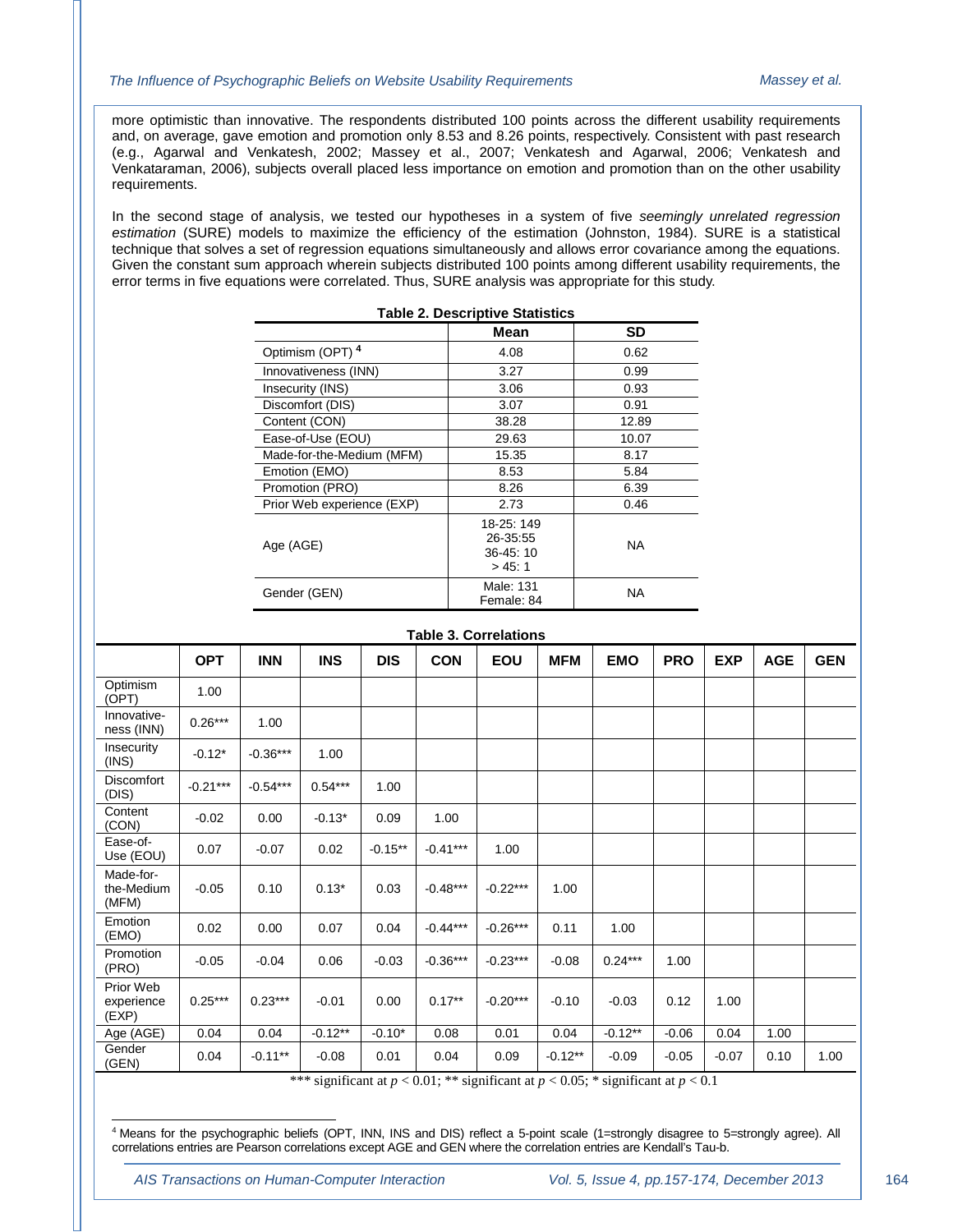Each SURE analysis involved five equations, with the usability requirements (content, perceived ease of use, madefor-the-medium, emotion, and promotion) as the dependent variables. Based on prior research, our baseline SURE model only included gender and prior Web experience as predictors and age as a control variable (see Model 1 in Appendix C). In the second SURE model, we included gender, prior Web experience and the four technology beliefs as predictors and age as a control variable (see Model 2 in Appendix D). Finally, in the third SURE model, we added an interaction term (prior Web experience and each of four psychographic beliefs) considering that Web experience was a significant predictor in the baseline model (Model 1). The moderated SURE model tests whether the influence of the psychographic beliefs on usability requirements differs based on prior Web experience. Comparative model analyses indicated that the hypothesized moderated model structure (Model 3) had explanatory power superior to Model 2 or Model 1 for the three most important usability requirements (content, perceived ease of use and made-forthe-medium). The final results, shown in Table 4, provide mixed support for our hypotheses. As noted earlier, past research has consistently found the usability requirements of emotion and promotion to be less important to users. Similarly here, since the overall *F*-tests for requirements related to emotion and promotion were not significant, we did not consider them further.

With regard to the demographic of gender, our results show no effect on any of the hypothesized relationships of gender to usability requirements. Thus, contrary to expectations and prior research, H1 is not supported.

|                            | Dependent Variables |             |              |            |            |
|----------------------------|---------------------|-------------|--------------|------------|------------|
| Independent Variables      | Content             | EOU         | <b>MFM</b>   | Emotion    | Promotion  |
| Intercept                  | 0.00                | 0.00        | 0.00         | 0.00       | 0.00       |
|                            | (52.35)             | (40.96)     | (33.76)      | (24.82)    | (26.75)    |
| Gender                     | 0.03                | 0.08        | $-0.05$      | $-0.07$    | $-0.03$    |
|                            | (1.80)              | (1.40)      | (1.16)       | (0.85)     | (0.92)     |
| Age                        | 0.11                | $-0.02$     | 0.02         | $-0.12*$   | $-0.11$    |
|                            | (1.47)              | (1.15)      | (0.95)       | (0.70)     | (0.75)     |
| Prior Web experience (EXP) | 0.11                | 0.82        | $-1.11$      | $-0.11$    | 0.08       |
|                            | (19.26)             | (15.07)     | (12.42)      | (9.13)     | (9.84)     |
| Optimism                   | $-0.36$             | $0.87***$   | $-0.61$      | 0.23       | $-0.04$    |
|                            | (9.28)              | (7.26)      | (5.98)       | (4.40)     | (4.74)     |
| Innovativeness             | 0.78                | $-0.42$     | $-0.27$      | $-0.41$    | $-0.18$    |
|                            | (6.39)              | (5.00)      | (4.12)       | (3.03)     | (3.27)     |
| <b>Discomfort</b>          | $1.14***$           | 0.26        | $-0.90$      | $-0.65$    | $-0.94*$   |
|                            | (7.86)              | (6.15)      | (5.07)       | (3.73)     | (4.02)     |
| Insecurity                 | $-1.39***$          | 0.15        | $1.03*$      | 0.63       | 0.68       |
|                            | (7.54)              | (5.91)      | (4.87)       | (3.58)     | (3.86)     |
| EXP*Optimism               | 0.52                | $-1.26*$    | 0.96         | $-0.33$    | $-0.07$    |
|                            | (3.42)              | (2.68)      | (2.21)       | (1.62)     | (1.75)     |
| EXP*Innovativeness         | $-0.98$             | 0.34        | 0.64         | 0.56       | 0.09       |
|                            | (2.35)              | (1.83)      | (1.51)       | (1.11)     | (1.20)     |
| EXP*Discomfort             | $-1.15*$            | $-0.58$     | $1.18*$      | 0.83       | 0.95       |
|                            | (2.89)              | (2.24)      | (1.86)       | (1.37)     | (1.48)     |
| <b>EXP*Insecurity</b>      | $1.39**$            | $-0.06$     | $-1.04$      | $-0.71$    | $-0.72$    |
|                            | (2.77)              | (2.17)      | (1.79)       | (1.31)     | (1.42)     |
|                            |                     |             |              |            |            |
| $R^2$                      | 0.12                | 0.12        | 0.09         | 0.04       | 0.07       |
|                            | F=2.55***           | $F=2.49***$ | $F = 1.84**$ | $F = 0.75$ | $F = 1.29$ |

**Table 4. SURE Results: Standardized Regression Coefficients**

Standardized coefficients are shown, with standard errors in parentheses.

\*\*\*significant at  $p < 0.01$ ; \*\*significant at  $p < 0.05$ ; \*significant at  $p < 0.1$ 

With regard to the psychographic characteristics, for *optimism*, the standardized regression coefficient indicates that this belief is positively related to the importance given to perceived ease of use. That is, perceived ease of use is more important for users high on optimism. Contrary to expectations, optimism is not related to the importance of made-for-the-medium or emotion. Thus, H2a is partially supported. For *innovativeness*, the results in Table 4 show that none of the coefficients are significant. Thus, H2b is not supported. For *discomfort*, consistent with our expectation, the results indicate that this belief is positively related to the importance placed on content. However, it is not related to perceived ease of use. Thus, H2c is partially supported. Finally, for *insecurity*, the results indicate that made-for-the-medium is important to users high in insecurity, while promotion is not. Thus, H2d is partially supported. Interestingly, insecurity is also significantly related to the importance placed on content – specifically, those who possess higher levels of insecurity place significantly *less* emphasis on content as a usability requirement.

Our results indicate that prior Web experience has a significant moderating effect on the influence of optimism on the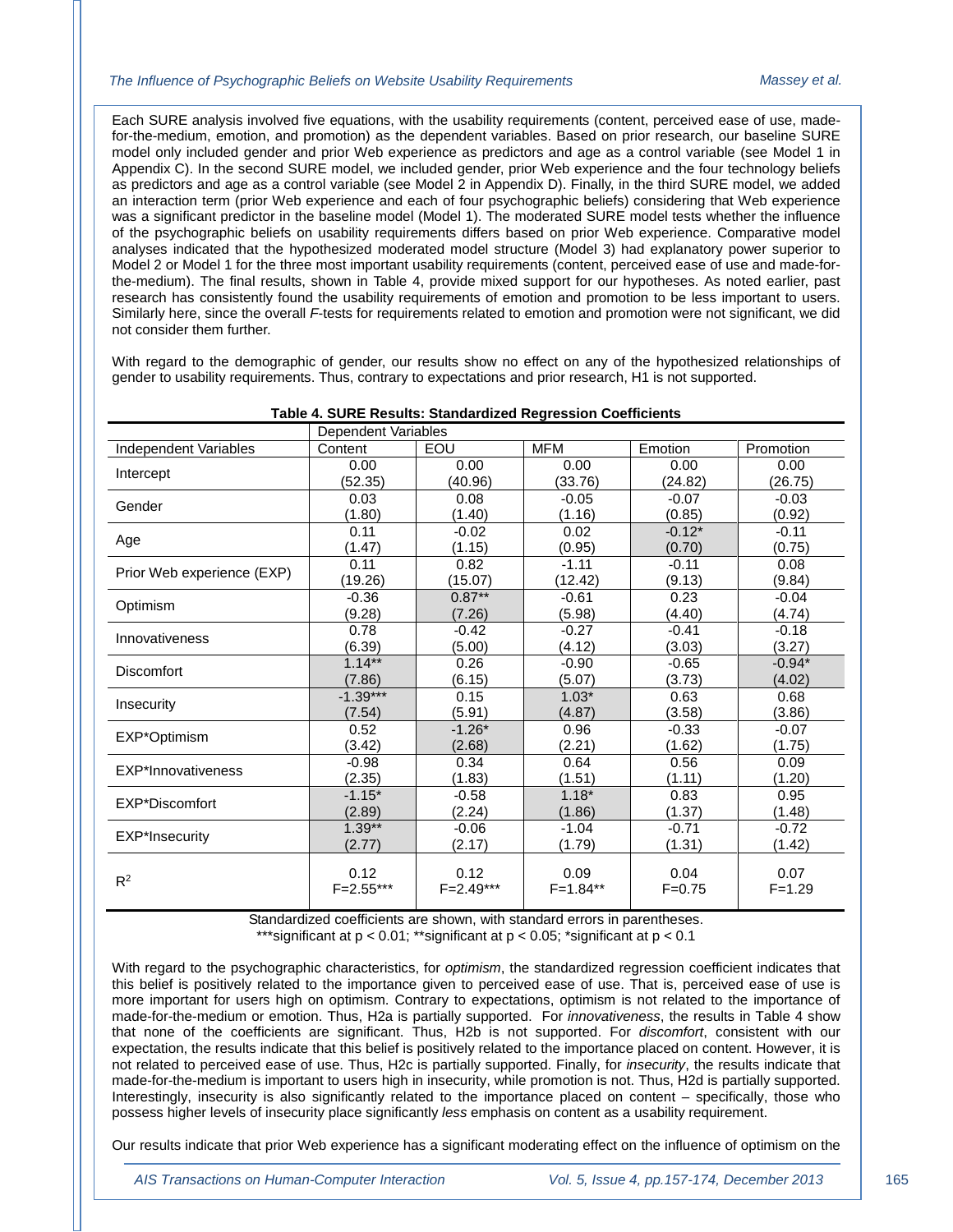importance placed on perceived ease of use – that is, more experience reduced the importance of this requirement. Our results indicate that prior Web experience, also as expected, lessened the effect of discomfort on the importance placed on content. However, contrary to our expectations, for discomfort and insecurity, rather than lessening effects, prior Web experience increased the importance placed on made-for-the-medium and content, respectively. Thus, H3 is partially supported.

We summarize our findings in Table 5. In general, the results suggest that both positive (optimism and innovativeness) and negative (discomfort and insecurity) beliefs influence the importance that individuals give to different usability requirements. Our findings also suggest that prior Web experience moderates the effects of beliefs on usability requirements, in particular content, perceived ease of use and made-for-the-medium.

| <b>Hypotheses</b> | <b>Support for</b><br>hypotheses | <b>Key Findings</b>                                                                                                                                                                                                                                                                                                                                                                                                                               |  |  |  |
|-------------------|----------------------------------|---------------------------------------------------------------------------------------------------------------------------------------------------------------------------------------------------------------------------------------------------------------------------------------------------------------------------------------------------------------------------------------------------------------------------------------------------|--|--|--|
| H1                | Not supported                    | Effect of a Demographic Characteristic<br>Gender did not influence any usability requirements.                                                                                                                                                                                                                                                                                                                                                    |  |  |  |
| H <sub>2</sub>    | Partially supported              | <b>Effect of Psychographics Characteristics</b><br>Perceived ease of use is more important for users high on<br>٠<br>optimism.<br>Innovativeness does not influence any usability requirements.<br>$\bullet$<br>Content is more important for users high on discomfort.<br>$\bullet$<br>Content and made-for-the-medium are more important for users<br>high on insecurity.                                                                       |  |  |  |
| H <sub>3</sub>    | Partially supported              | Moderating Effects of Prior Experience<br>Prior Web experience decreases the effect of optimism on the<br>$\bullet$<br>importance placed on perceived ease of use.<br>Prior Web experience decreases the effect of discomfort on the<br>٠<br>importance placed on content, but increases the importance<br>placed on made-for-the-medium.<br>Prior Web experience increases the effect of insecurity on the<br>٠<br>importance placed on content. |  |  |  |

#### **Table 5. Summary of Hypotheses Testing**

#### *DISCUSSION*

The objective of this study was to empirically investigate the relationship between customer characteristics (both demographic and psychographic) and usability requirements. We set our study in the context of website usability – more specifically, online services where purpose of use is utilitarian in nature. Utilitarian sites aim to provide instrumental value (e.g., obtaining directions, buying a product) and are generally oriented towards problem-solving. Over the last decade, the importance of these services has grown significantly across a wide spectrum of industries (e.g., banking, health, e-learning, retail, customer services, access to government services, and ticketing and reservations, etc.). Usability of the service interface is central as it drives use and retention – if a site fails to provide needed features, leaving is typically the first line of defense for customers as there are plenty of other websites available.

Usability requirements address what is important to customers with regard to the design of online interfaces. While researchers have proposed different requirements (Eighmey and McCord, 1998; Gehrke and Turban, 1999; Zhang and von Dran, 2002), in our study we considered usability using the Microsoft Usability Guidelines (MUG) (Agarwal and Venkatesh, 2002). While MUG provides a set of usability requirements and has proven to offer a useful evaluative procedure, prior research has not addressed *why* online customers would place more or less emphasis on any of the requirements. Ultimately, such an understanding may help inform the design of websites to meet customer needs. Given this gap in the literature, we drew from a growing body of research interested in understanding what individuals believe about technology and how these beliefs might influence usability requirements (Barley, 1986; DeSanctis and Poole, 1994; Massey et al., 2007; Orlikowski and Gash, 1994; Tan and Hunter, 2002). Customers' beliefs form the basis for expectations of how online interfaces should work and therefore provide a foundation for understanding why various aspects of usability may be more (or less) important. Drawing from HCI, IS, and marketing research, we argued that psychographic beliefs will influence usability requirements. Moreover, we argued that prior Web experience will play a moderating role, attenuating the effects of both positive and negative beliefs. No prior research has examined the impact of customer-specific beliefs on usability requirements (Zeithaml et al., 2002).

Overall, our results provide insight into the influence of customer characteristics on usability requirements. Contrary to past research and our hypothesis, our results indicate that the demographic characteristic of gender did not significantly influence usability requirements. While we are not suggesting that demographics are unimportant, when compared to our results concerned with beliefs, our findings lend credence to our position that psychographic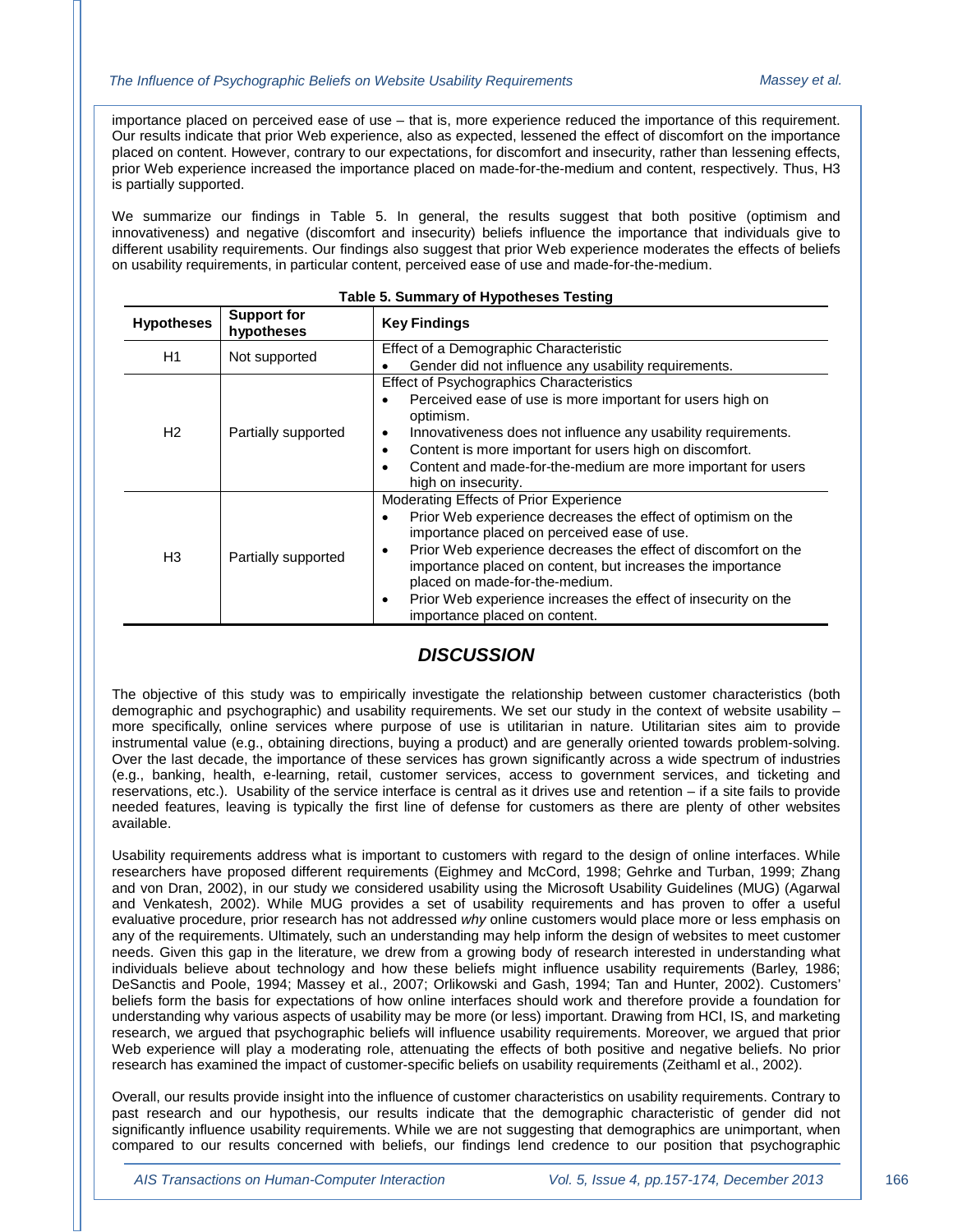characteristics offer a worthwhile perspective and alternative. This is particularly true when demographic characteristics are not significant or when a target population is demographically homogeneous.

With regard to the positive technology beliefs, as expected, we found that optimism has a significant and positive relationship with the relative importance of perceived ease of use. Yet, we found that prior Web experience weakened this relationship. While optimistic customers generally value ease of use, it becomes seemingly less important to them as they gain experience. It may be that experience changes expectations around convenience and efficiency. For example, through experience and/or prolonged site use, the very notion of what is "easy" versus "hard" may change and/or optimistic users may come to believe that websites are generally easy to use. In contrast, we found no evidence that innovativeness was significantly related to the relative importance of usability requirements and prior Web experience played no moderating role. Overall, this suggests that one's desire for control, flexibility, and efficiency (optimism) may be more central to usability needs than the extent to which one is at the leading edge of new technologies (innovativeness).

With regard to negative technology beliefs, our results confirm that discomfort has a significant and positive relationship with the relative importance of content. We also found that the interaction effect with prior Web experience was significant and negative. By definition, discomfort reflects a lack of control over technology. Thus, delivering the right depth and breadth of content would be more important to such customers. At the same time, our results suggest that feelings of discomfiture can be abated with experience, thus attenuating the importance these users place on content as a usability requirement. Insecurity is significantly negatively related to the relative importance of content, and prior Web experience, contrary to our expectations, increased this effect. This implies that experience does have the expected effect, that is, it does not result in insecure customers shifting attention to content benefits of site use. As expected, we also found that insecurity is significantly and positively related to the relative importance of made-for-the-medium. For online customers who distrust technology, the ability to tailor or personalize a site may not be viewed as intrusive, but rather may help alleviate the effects of this negative belief. Finally, contrary to our expectations, we found that prior Web experience strengthens the emphasis placed on made-for-the-medium for discomfort. One possible explanation is that experience reduces perceived complexity and provides a greater awareness of how personalization increases control, thus strengthening the relationship with made-for-the medium.

Our findings extend current thinking in IS regarding the role that technology beliefs play in influencing user requirements (Darke and Shanks, 1997; Orlikowski and Gash, 1994; Tan and Hunter, 2002). Our results provide some evidence that negative beliefs may play a more important role in shaping usability requirements than positive ones. Specifically, the relative importance placed on content is largely shaped by discomfort and insecurity beliefs. Similarly, the importance of made-for-the-medium is driven by insecurity and the interaction of prior Web experience with discomfort. For designers of online sites, design specifications may be incomplete or inaccurate without consideration of beliefs, particularly negative ones. Understanding how beliefs drive usability requirements can benefit the development and implementation process. While a demographic profile of a customer market may be known, the psychographic characteristics offer deeper insights about what motivates them. In turn, designers may improve usability by focusing on design aspects pertinent to a specific belief. For example, if discomfort is a key customer characteristic, designers could focus on content-related interface elements that would address concerns that sites are overwhelming (e.g., by providing appropriate depth and breath, appropriate use of varied media, etc.). Similarly, because customers can vary greatly in their beliefs, they may react very differently to communications about the online service (Ailawadi et al., 2001). Knowing needs and prior relevant experience can bring into focus which customers to target with a particular interface design and implementation plan.

Our work also complements research concerned with serving customers through online interfaces (Burke, 2002; Parasuraman and Zinkhan, 2002; Zeithaml et al., 2002). Ultimately, success comes from attracting new customers and repeat customers. Success in these endeavors requires a deep understanding of how customer behaviors are affected by perceptions of the interface. It is widely accepted that online interfaces should be designed with usability in mind. Our results provide new insights on how characteristics beyond demographics are related to usability requirements.

#### *RESEARCH DIRECTIONS AND LIMITATIONS*

In this study, we examined the relationship between customer characteristics and five main usability dimensions (i.e., content, perceived ease of use, made-for-the-medium, emotion, and promotion) found in MUG (Agarwal and Venkatesh, 2002). These dimensions can be broken into more refined subcategories. For example, subcategories of perceived ease of use could include site organization, various feedback options, and help features. Future research on these refined usability categories may offer even deeper insights regarding the relationship between psychographic beliefs and usability requirements. By lending greater attention to the micro-aspects of usability and what customers want, specific design strategies may be more successfully identified (Venkatesh and Venkataraman, 2006). The low R-squared values in the results also suggest the need for more research to help explain observed variability of requirements.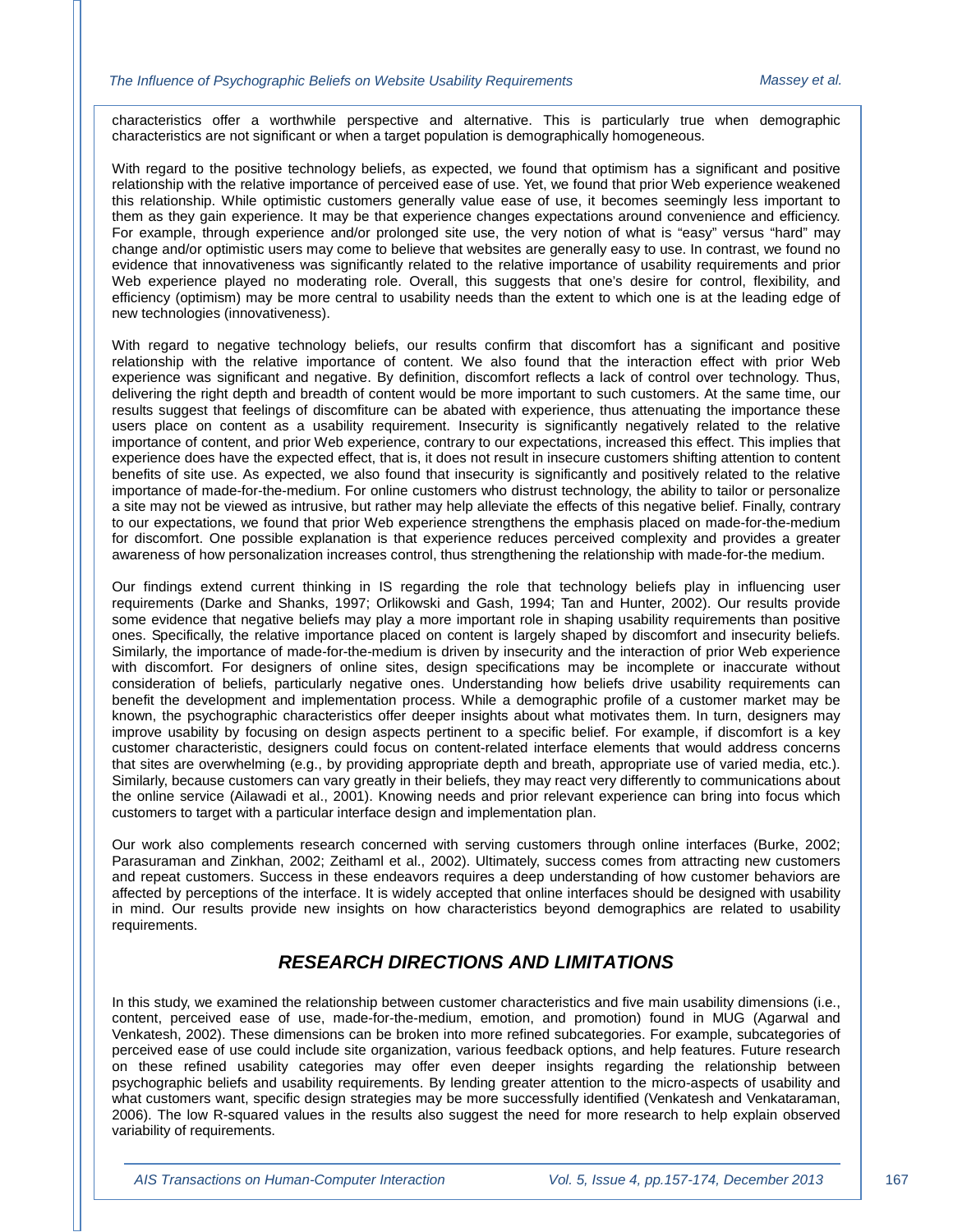While MUG is fairly comprehensive, further research should examine the relationship between customer characteristics and design requirements using alternative conceptualizations of usability found in the HCI literature. For example, MUG does not specifically address design aspects that influence a site's security (e.g., provision of privacy policies, explicit security policies). These aspects may be particularly relevant to customers who hold negative beliefs (discomfort, insecurity) and in contexts where site provided services require customer input such as health or financial data (Pinhanez, 2007). Moreover, to test the generalizability of our results, research needs to be extended to other usability contexts. In the current study, we focused on usability requirements of utilitarian-oriented online websites. Building from prior research, alternative contexts may include hedonic sites, mobile access devices, and varied industries.

While this study focused on consequences of enabling and inhibiting psychographic beliefs, future research should investigate their unique antecedents. For example, prior research has found that two hemispheres of the cortex are differentially involved in affective processing (Davidson, 1998). Future research needs to examine both the cognitive (e.g., Todd and Benbasat, 1987) and neural (e.g., Dimoka et al., 2007) processes involved in the development of positive and negative beliefs. Furthermore, while positive and negative beliefs have antagonistic effects, they can be characterized by uncoupled activation (i.e., changes in one system are not accompanied by changes in the other), co-activation (i.e., changes in one system are accompanied by parallel changes in the other system), and coinhibition (i.e., changes in one system are accompanied by opposite changes in the other system) (Larsen et al., 2001). While this study assumed uncoupled activation, future studies could relax this assumption and examine coactivation or co-inhibition of beliefs.

Lastly, the sample in this study provided both strengths and weaknesses. For example, nearly 95% of the participants in this study were between 18-34 years old. While our sample had little variance in age, this population is often described as a key target market for technology-based services. While we found no effects on usability requirements with regard to gender, other demographics (e.g., income level, education) may be relevant. As the population of inquiry is expanded, additional research is needed regarding the relationship between psychographic beliefs and demographics. However, the relative demographic homogeneity of our sample provides a useful setting in which to study the relevance of psychographics. Specifically, the subjects held diverse beliefs and these beliefs had differential effects on the relative importance of various usability requirements. Overall, the findings and sample highlight the importance of moving beyond demographic profiles of customers to include a view of underlying technology beliefs.

#### *CONCLUSION*

Designing websites that are responsive to customers' needs is a critical prerequisite for success of online services. Usability requires not only a perspective on design aspects, but also on customers themselves. The goal of this research was to extend recent usability research (Agarwal and Venkatesh, 2002; Massey et al., 2007; Venkatesh et al., 2003b; Venkatesh and Venkataraman, 2006) by investigating the relationship between customer characteristics and usability requirements. In addition to considering the demographic characteristic of gender, we examined the role of psychographic characteristics – specifically, the beliefs customers hold about technology. Our approach recognizes that even though customers may be similar demographically, they may not be motivated by the same beliefs and these differences are related to different usability requirements.

### *REFERENCES*

- Agarwal, R. and V. Venkatesh (2002) "Assessing a Firm's Web Presence: A Heuristic Evaluation Procedure for the Measurement of Usability," *Information Systems Research* (13) 2, pp. 168-186.
- Ailawadi, K., S. Neslin, and K. Gedenk (2001) "Pursuing the Value-Conscious Consumer: Store Brands Versus National Brand Promotions," *Journal of Marketing* (65) 1, pp. 71-89.
- Ajzen, I. and T. J. Madden (1986) "Prediction of Goal-Directed Behavior: Attitudes, Intentions, and Perceived Behavioral Control," *Journal of Experimental Social Psychology* (22) 5, pp. 453-474.
- Bagozzi, R. P. and Y. Yi (1988) "On the Evaluation of Structural Equation Models," *Journal of Academy of Marketing Science* (16) 1, pp. 74-94.
- Ballard, B. and B. Miller (2001) *WML Style Guide for the Phone.com 4.X Browser™*. Sprint PCS White Paper.
- Barclay, D., C. A. Higgins, and R. L. Thompson (1995) "The Partial Least Squares (PLS) Approach to Causal Modeling: Personal Computer Adoption and Use as an Illustration," *Technology Studies* (2) 2, pp. 285-309.
- Barley, S. R. (1986) "Technology as an Occasion for Structuring: Evidence from Observation of CT Scanners and the Social Order of Radiology Departments," *Administrative Science Quarterly* (31) 1, pp. 78-108.
- Brown, S. A., R. M. Fuller, and C. Vician (2004) "Who's Afraid of the Virtual World? Anxiety and Computer-Mediated Communication," *Journal of the Association for Information Systems* (5) 2, pp. 79-107.
- Burke, R. (2002) "Technology and the Customer Interface: What Consumers Want in the Physical and Virtual Store," *Journal of Academy of Marketing Science* (30) 4, pp. 411-432.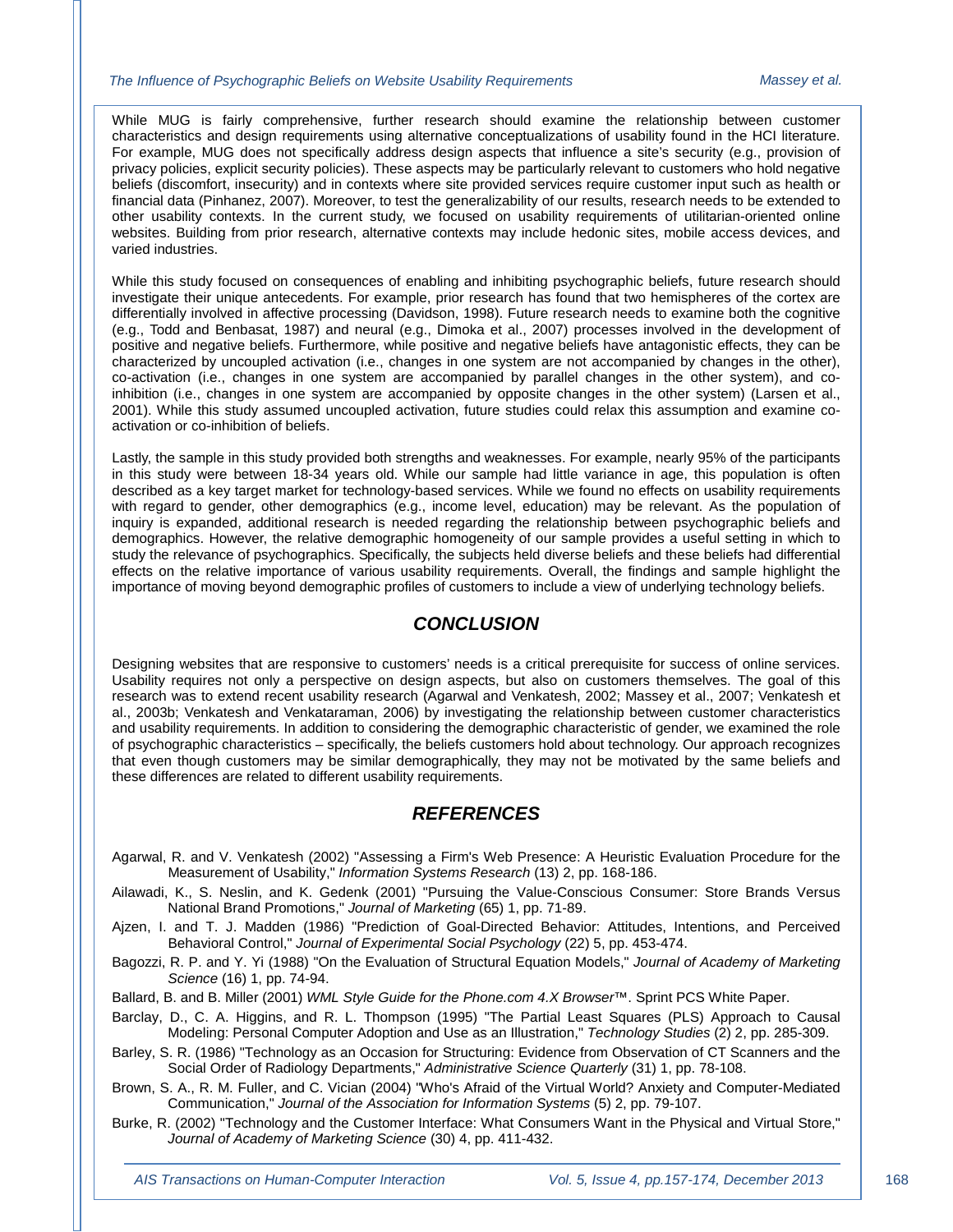Card, S. K., T. P. Moran, and A. Newell (1983) *The Psychology of Human-Computer Interaction* Hillsdale. NJ: Lawrence Erlbaum Associates.

Carey, J. C., S. L. Wade, and C. R. Wolfe (2008) "Lessons Learned: The Effect of Prior Technology Use on Web-Based Interventions," *CyberPsychology and Behavior* (11) 2, pp. 188-195.

Casalo, L. V., C. Flavian, and M. Guinalíu (2007) "The Influence of Satisfaction, Perceived Reputation and Trust on a Consumer's Commitment to a Website," *Journal of Marketing Communications* (13) 1, pp. 1-17.

Celci, R. and J. S. Olson (1988) "The Role of Involvement in Attention and Comprehension Processes," *Journal of Consumer Research* (15) 1, pp. 210-224.

Chau, P. Y. K., M. Cole, A. P. Massey, M. Montoya-Weiss, and R. B. O'Keefe (2002) "Cultural Differences in the Online Behavior of Consumers," *Communications of the ACM* (45) 10, pp. 138-143.

Cowles, D. (1989) "Consumer Perceptions of Interactive Media," *Journal of Broadcasting and Electronic Media* (33) 1, pp. 83-89.

Cowles, D. and L. Crosby (1990) "Consumer Acceptance of Interactive Media in Service Marketing Encounters," *Service Industries Journal* (10) 3, pp. 521-540.

Cunliffe, D. (2000) "Developing Usable Web Sites: A Review and Model," *Internet Research* (10) 4, pp. 295-305.

Cyr, D. and C. Bonanni (2005) "Gender and Website Design in e-Business," *International Journal Electronic Business*  (3) 6, pp. 565-582.

Dabholkar, P. (1994) "Incorporating Choice into an Attitudinal Framework: Analyzing Models of Mental Comparison Processes," *Journal of Consumer Research* (21) 1, pp. 100-118.

Dabholkar, P. (1996) "Consumer Evaluations of New Technology-Based Self Service Options: An Investigation of Alternative Models of Service Quality," *International Journal of Research in Marketing* (13) 1, pp. 29-51.

Darke, P. and G. Shanks (1997) "User Viewpoint Modeling: Understanding and Representing User Viewpoints During Requirements Definition," *Information Systems Journal* (7) 3, pp. 213-239.

Darley, W. K. and R. E. Smith (1995) "Gender Differences in Information Processing Strategies: An Empirical Test of the Selectivity Model in Advertising Response," *Journal of Advertising* (24) 1, pp. 41-56.

Davidson, R. J. (1998) "Affective Styles and Affective Disorders," *Cognition and Emotion* (12) 3, pp. 307-330.

- Davis, F., R. Bagozzi, and P. Warshaw (1989) "User Acceptance of Computer Technology: A Comparison of Two Theoretical Models," *Management Science* (35) 8, pp. 982-1003.
- Demby, E. (2011) "Psychographics and from Whence it Came," in W. D. Wells (Ed.) *Life Style and Psychographics*. Chicago, IL: American Marketing Association, pp. 11-30.
- DeSanctis, G. and M. S. Poole (1994) "Capturing the Complexity in Advanced Technology Use: Adaptive Structuration Theory," *Organization Science* (5) 2, pp. 121-147.
- Dimoka, A., P. A. Pavlou, and F. D. Davis (2007) "Neuro-IS: The Potential of Cognitive Neuroscience for Information Systems Research," *28th International Conference on Information Systems,* Montreal, Canada, December 9-12, 2007.

Eighmey, J. and L. McCord (1998) "Adding Value in the Information Age: Uses and Gratifications of Sites on the World-Wide Web," *Journal of Business Research* (41) 3, pp. 187-194.

- Emmons, R. A. (1986) "Personal Strivings: An Approach to Personality and Subjective Well-Being," *Journal of Personality and Social Psychology* (51) 5, pp. 1058-1068.
- Flavián, C., M. Guinalíu, and R. Gurrea (2006) "The Role Played by Perceived Usability, Satisfaction and Consumer Trust on Website Loyalty," *Information & Management* (43) 1, pp. 1-14.

Fornell, C. and D. Larcker (1981) "Evaluating Structural Equation Models with Unobservable Variables and Measurement Error," *Journal of Marketing Research* (18) 3, pp. 39-50.

Gehrke, D. and E. Turban (1999) "Determinants of Successful Website Design: Relative Importance and Recommendations for Effectiveness," *Proceedings of the 32nd Annual Hawaii International Conference on Systems Sciences,* Maui, Hawaii, January 5-8, 1999.

Gilbert, F. W. and W. E. Warren (1995) "Psychographic Constructs and Demographic Segments," *Psychology and Marketing* (12) 3, pp. 223-237.

Grön, G., A. P. Wunderlich, M. Spitzer, and R. T. M. W. Riepe (2000) "Brain Activation During Human Navigation: Gender-Different Neural Networks as Substrate of Performance," *Nature Neuroscience* (3) 4, pp. 404-408.

Hackbarth, G., V. Grover, and M. Y. Yi (2003) "Computer Playfulness and Anxiety: Positive and Negative Mediators of the System Experience Effect on Perceived Ease of Use," *Information and Management* (40) 3, pp. 221- 232.

Hamilton, S. and N. L. Chervany (1981) "Evaluating Information System Effectiveness - Part I: Comparing Evaluation Approaches," *MIS Quarterly* (5) 3, pp. 55-69.

Hawkins, D., R. Best, and A. Coney (1995) *Consumer Behavior: Implications for Marketing Strategy*. Chicago, IL: Irwin.

Heath, R. P. (1996) "The Frontiers of Psychographics," *American Demographics* (18) 7, pp. 38-44.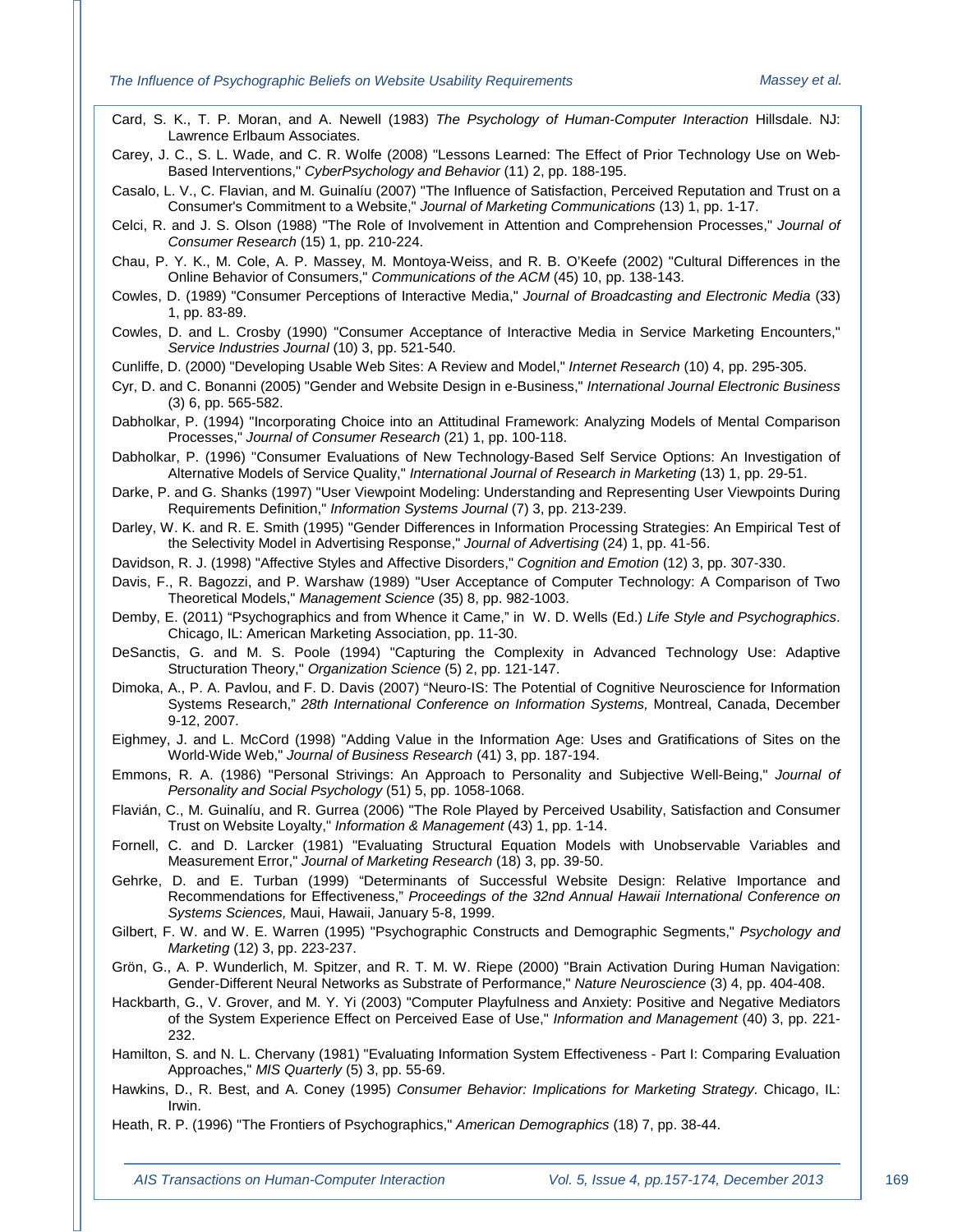Hoch, S. J. and J. A. Deighton (1989) "Managing What Consumers Learn From Experience," *Journal of Marketing*  (53) 2, pp. 1-20.

Hornbaek, K. (2006) "Current Practice in Measuring Usability: Challenges to Usability Studies and Research," *International Journal of Human-Computer Studies* (64) 2, pp. 79-102.

Hwang, W. and G. Salvendy (2009) "Integration of Usability Evaluation Studies via a Novel Meta-Analytic Approach: What are Significant Attributes for Effective Evaluation?," *International Journal of Human-Computer Interaction* (25) 4, pp. 282-306.

Jarvenpaa, S. L., K. Knoll, and D. E. Leidner (1998) "Is Anybody Out There? ," *Journal of Management Information Systems* (14) 4, pp. 29-64.

Johnston, J. (1984) *Econometric Methods*, 3rd edition. New York: McGraw-Hill.

Karahanna, E., D. W. Straub, and N. L. Chervany (1999) "IT Adoption across Time," *MIS Quarterly* (23) 2, pp. 183- 213.

Karat, J. (1997) "Evolving the Scope of User-Centered Design," *Communications of the ACM* (40) 7, pp. 33-38.

Karkkainen, L. and J. Laarni (2002) "Designing for Small Display Screens." *Proceedings of NordChi,* pp. 227-230. Aarhus, Denmark, October 19-23, 2002

Keeker, K. (1997) "Improving Web-Site Usability and Appeal," Guidelines Complied by MSN Usability Research, http://msdn.microsoft.com/archive/default.asp?url=/archive/en-us/dnarplan/html/IMPROVINGSITEUSA.asp.

Kirton, M. (1989) *Adaptors and innovators*. London: Routledge.

Kotler, P. and G. Armstrong (1999) *Principles of Marketing*, 8th edition. Upper Saddle River, NJ: Prentice-Hall.

Koufaris, M. (2001) "The Search for a New Identity: Post-Transplant Organ Recipients and the Internet," in L. Chidambaram and I. Zigurs (Eds.) *Our Virtual World: The Transformation of Work, Play and Life via Technology*. Hershey, PA: Idea Group Publishing, pp. 219-233.

Kraut, R. E., T. Mukhopadhyay, J. Szczypula, S. Kiesler, and B. Scherlis (1999) "Information and Communication: Alternative Uses of the Internet in Households," *Information Systems Research* (10) 4, pp. 287-303.

Lam, J. and M. Lee (1999) "A Model of Internet Consumer Satisfaction: Focusing on the Web-site design," *Proceedings of the 5th American Conference on Information Systems,* pp. 526-528. Milwaukee, WI, August 13-15, 1999.

Larsen, J. T., P. McGraw, and J. T. Caccioppo (2001) "Can People Feel Happy and Sad at the Same Time?," *Journal of Personality and Social Psychology* (81) 4, pp. 684-696.

Lin, C. H., H. Y. Shih, and P. J. Sher (2007) "Integrating Technology Readiness into Technology Acceptance: The TRAM Model," *Psychology and Marketing* (24) 7, pp. 641-657.

Liu, M., W. Reed, and P. Phillips (1992) "Teacher Education Students and Computers: Gender, Major, Prior Computer Experience, Occurrence and Anxiety," *Journal of Research on Computing in Education* (24) 4, pp. 457-467.

Lohse, G. L. and P. Spiller (1998) "Electronic Shopping," *Communications of the ACM* (41) 7, pp. 81-88.

- Maguire, M. (2001) "Context of Use within Usability Activities," *International Journal of Human-Computer Studies* (55) 4, pp. 453-483.
- Massey, A. P., V. Khatri, and M. Montoya-Weiss (2007) "Usability of Online Services: The Role of Technology Readiness and Context," *Decision Sciences* (38) 2, pp. 277-308.
- McGivern, R. F., J. P. Huston, D. Byrd, T. King, G. J. Siegle, and J. Reilly (1997) "Sex Differences in Visual Recognition Memory: Support for a Sex-Related Difference in Attention in Adults and Children," *Brain and Cognition* (34) 3, pp. 323-336.

McKnight, D. H., V. Choudhury, and C. Kacmar (2002) "Developing and Validating Trust Measures for e-Commerce: An Integrative Typology," *Information Systems Research* (13) 3, pp. 334-359.

Meuter, M. L., A. L. Ostrom, M. J. Bitner, and R. Roundtree (2003) "The Influence of Technology Anxiety on Consumer Use and Experiences with Self-Service Technologies," *Journal of Business Research* (56) 11, pp. 899-906.

Mick, D. G. and S. Fournier (1998) "Paradoxes of Technology: Consumer Cognizance, Emotions and Coping Strategies," *Journal of Consumer Research* (25) 2, pp. 123-147.

Mitchell, V. W. (1994) "How to Identify Psychographic Segments," *Marketing Intelligence and Planning* (12) 7, pp. 4- 10.

Molich, R. and J. Nielsen (1990) "Improving a Human–Computer Dialogue," *Communications of the ACM* (33) 3, pp. 338-348.

Morton, F., F. Zettlemeyer, and J. Silva-Risso (2001) "Internet Car Retailing," *Journal of Industrial Economics* (49) 4, pp. 501-519.

Nielsen, J. (1999) "User Interface Directions for the Web," *Communications of the ACM* (42) 1, pp. 65-72.

Nielsen, J. (2000) *Designing Web Usability.* Indianapolis, IN: New Riders.

Nunnally, J. C. (1967) *Psychometric Theory*. New York: McGraw-Hill.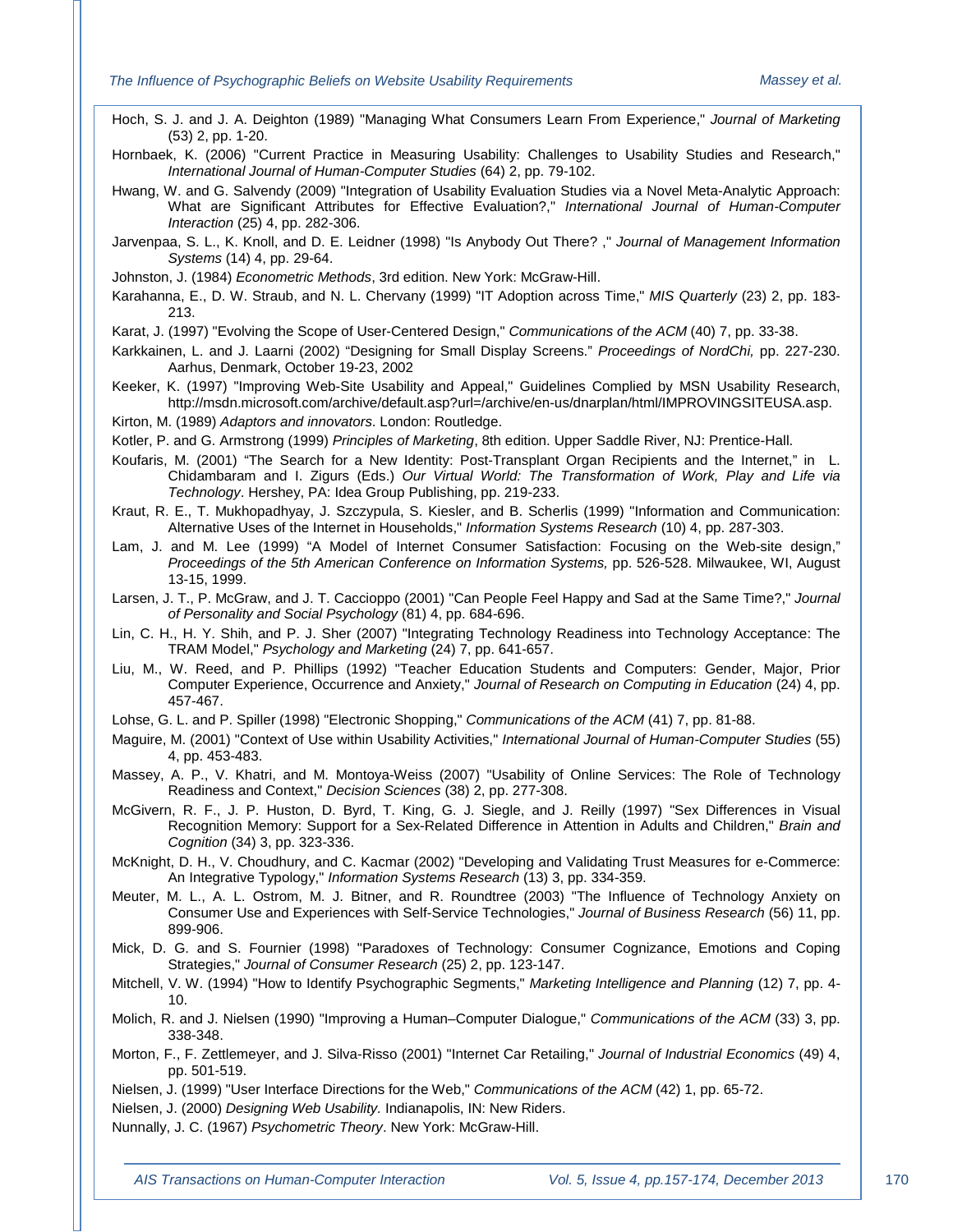- O'Keefe, R. M., M. Cole, P. Chau, A. P. Massey, M. Montoya-Weiss, and M. Perry (2000) "From the User Interface to the Customer Interface: Results from a Global Experiment," *International Journal of Human Computer Studies* (53) 4, pp. 611-628.
- Orlikowski, W. J. and D. C. Gash (1994) "Technological Frames: Making Sense of Information Technology in Organizations," *ACM Transactions on Information Systems* (12) 2, pp. 174-207.
- Palmer, J. (2002) "Web Site Usability, Design, and Performance Metrics," *Information Systems Research* (13) 2, pp. 151-167.
- Parasuraman, A. (2000) "Technology-Readiness Index (TRI): A Multiple-Item Scale to Measure Readiness to Embrace New Technologies," *Journal of Service Research* (2) 4, pp. 307-320.
- Parasuraman, A. and C. L. Colby (2001) *Techno-Ready Marketing: How and Why Customers Adopt Technology*. New York, NY: The Free Press.
- Parasuraman, A. and D. Grewal (2000) "Serving Customers and Consumers Effectively in the 21st Century: A Conceptual Framework and Overview," *Journal of the Academy of Marketing Science* (28) 1, pp. 9-16.
- Parasuraman, A. and G. M. Zinkhan (2002) "Marketing to and Serving Customers through the Internet: An Overview and Research Agenda," *Journal of the Academy of Marketing Science* (30) 4, pp. 286-295.
- Pearson, J. M. and A. M. Pearson (2008) "An Exploratory Study into Determining the Relative Importance of Key Criteria in Web Usability: A Multi-Criteria Approach," *Journal of Computer Information Systems* (48) 4, pp. 115-127.
- Petersen, M. G., K. H. Madsen, and A. Kjaer (2002) "The Usability of Everyday Technology: Emerging and Fading Opportunities," *ACM Transactions on Computer-Human Interaction* (9) 2, pp. 74-105.
- Pinhanez, C. (2007) "A Services Theory Approach to Online Service Applications," *IEEE International Conference on Services Computing*, pp. 395-402. Hawaii, July 7-11, 2008.
- Robinson, J. P., P. R. Shaver, and L. S. Wrightsman (1991) *Measures of Personality and Social Psychological Attitudes*. San Diego, CA: Academic Press.
- Rosen, J., V. Mittal, B. H. Mulsant, H. Degenholtz, N. Castle, and D. Fox (2003) "Educating the Families of Nursing Home Residents: A Pilot Study Using a Computer-based System," *Journal of the American Medical Directors Association* (4) 3, pp. 128-134.
- Smith, S. M. and D. B. Whitlark (2001) "Men and Women Online: What Makes Them Click? ," *Marketing Research* (13) 2, pp. 20-25.
- Tan, F. B. and M. G. Hunter (2002) "The RepertoryGrid Technique: A Method for the Study ofCognition in Information Systems," *MIS Quarterly* (26) 1, pp. 39-57.
- Todd, P. and I. Benbasat (1987) "Process Tracing Methods in Decision Support Systems Research: Exploring the Black Box," *MIS Quarterly* (11) 4, pp. 493-512.
- Tsikriktsis, N. (2004) "A Technology Readiness-Based Taxonomy of Customers: A Replication and Extension," *Journal of Service Research* (7) 1, pp. 42-52.
- Tuch, A. N., J. A. Bargas-Avila, K. Opwis, and F. H. Wilhelm (2009) "Visual Complexity of Websites: Effects on Users' Experience, Physiology, Performance, and Memory," *International Journal of Human-Computer Studies* (67) 9, pp. 703-715.
- Valacich, J. S., D. V. Parboteeah, and J. D. Wells (2007) "The Online Consumer's Hierarchy of Needs," *Communications of the ACM* (50) 9, pp. 84-90.
- van der Heijden, H. (2004) "User Acceptance of Hedonic Information Systems," *MIS Quarterly* (28) 4, pp. 695-704.
- Venkatesh, V. (2000) "Determinants of Perceived Ease of Use: Integrating Control, Intrinsic Motivation, and Emotion into the Technology Acceptance Model," *Information Systems Research* (11) 4, pp. 342-365.
- Venkatesh, V. and R. Agarwal (2006) "From Visitors to Customers: A Usability-Centric Perspective on Purchase Behavior in Electronic Channels," *Management Science* (52) 3, pp. 367-382.
- Venkatesh, V., M. G. Morris, G. B. Davis, and F. D. Davis (2003a) "User Acceptance of Information Technology: Toward a Unified View," *MIS Quarterly* (27) 3, pp. 425-478.
- Venkatesh, V., V. Ramesh, and A. P. Massey (2003b) ""e ≠ m": Ramifications for Wireless Design," *Communications of the ACM* (46) 12, pp. 53-56.
- Venkatesh, V. and R. Venkataraman (2006) "Web and Wireless Site Usability: Understanding Differences and Modeling Use," *MIS Quarterly* (30) 1, pp. 181-206.
- Walczuch, R., J. Lemmink, and S. Streukens (2007) "The Effect of Service Employees' Technology Readiness on Technology Acceptance," *Information and Management* (44) 2, pp. 206-215.
- Wells, W. D. (1975) "Psychographics: A Critical Review," *Journal of Marketing Research* (12) 2, pp. 196-213.
- Wells, W. D. and T. J. Tigert (1971) "Activities, Interests and Opinions," *Journal of Advertising Research* (11) 4, pp. 27-35.
- Wrase, J., S. Klein, S. M. Gruesser, D. Hermann, H. Flor, K. Mann, D. F. Braus, and A. Heinz (2003) "Gender Differences in the Processing of Standardized Emotional Visual Stimuli in Humans: A Functional Magnetic Resonance Imaging Study," *Neuroscience Letters* (348) 1, pp. 41-45.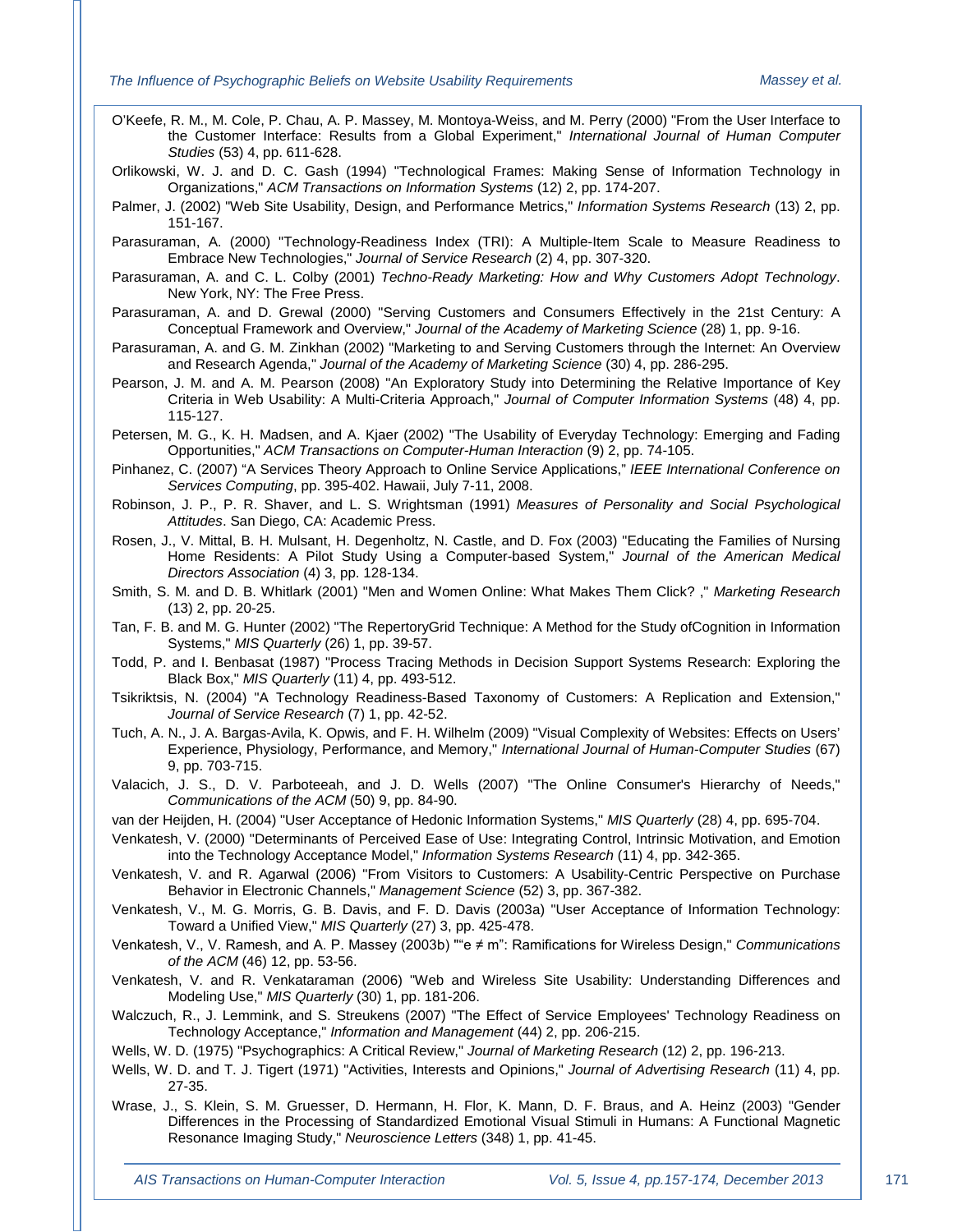Yoo, Y. and M. Alavi (2001) "Media and Group Cohesion: Relative Influences on Social Presence, Task Participation, and Group Consensus," *MIS Quarterly* (25) 3, pp. 371-390.

Zeithaml, V. A., A. Parasuraman, and A. Malhotra (2002) "Service Quality Delivery through Web Sites: A Critical View of Extant Knowledge," *Journal of the Academy of Marketing Science* (30) 4, pp. 362-375.

Zhang, P. and G. M. von Dran (2002) "User Expectations and Rankings of Quality Factors in Different Web Site Domains," *International Journal of Electronic Commerce* (6) 2, pp. 9-34.

Zhang, P., G. M. von Dran, P. Blake, and V. Pipithsuksunt (2001) "Important Design Features in Different Web Site Domains " *e-Service Journal* (1) 1 pp. 77-93.

#### *APPENDIX A: PSYCHOGRAPHIC BELIEFS: MEASUREMENT ITEMS*

#### **Optimism**

**OPT1** Technology gives people more control over their daily lives.

**OPT2** I like the idea of doing business via computers because I am not limited to regular business hours.

**OPT3** Technology makes me more efficient in my occupation.

**OPT4** Technology gives me more freedom of mobility.

#### Innovativeness

**INN1** Other people come to me for advice on new technologies.

**INN2** I can usually figure out new high-tech products and services without help from others.

**INN3** I keep up with the latest technological developments in my areas of interest.

**INN4** I enjoy the challenge of figuring out high-tech gadgets.

#### Insecurity

**INS1** If I provide information over the Internet, I can never be sure it really gets to the right place.

**INS2** I do not consider it safe giving out a credit card number over a computer.

**INS3** I worry that information I send over the Internet will be seen by other people.

**INS4** Any business transaction I do electronically should be confirmed later with something in writing.

#### **Discomfort**

**DIS1** Technical support lines are not helpful because they don't explain things in terms I understand. **DIS2** There is no such thing as a manual for a high-tech product or service that's written in plain language. **DIS3** If I buy a high-tech product/service, I prefer to have the basic model over one with a lot of extra features.

All 5-point Likert scales (1=strongly disagree to 5=strongly agree)

### *APPENDIX B: USABILITY REQUIREMENTS – INSTRUCTIONS*

This part of the questionnaire relates to how important you believe several attributes are in determining the usability of websites, in particular online service sites such as news, maps, restaurant guides, etc. Such sites may ask you to share information with the site to leverage the site's functionality. You have 100 points to distribute across the 5 categories below. You should distribute the points based on the relative importance of the categories in determining usability. In other words, the more important a category is to you, the more points you allocate to it. Note that you are *not* saying how good any particular site is with regard to each category, but rather how *important* each category is to you in ultimately deciding the overall usability of a website.

| Category                    | Explanation                                                                                            | Weight |
|-----------------------------|--------------------------------------------------------------------------------------------------------|--------|
| Content                     | The extent to which a website offers informational and transactional capability.                       |        |
| Ease of Use                 | The extent to which a website is free of effort.                                                       |        |
| Made-for-the-<br>medium     | The extent to which a website can be tailored to fit your specific needs.                              |        |
| Emotion                     | The extent to which a website evokes emotional reactions from you.                                     |        |
| Promotion                   | The extent to which a website is promoted on the Web/Internet, other media, and/or<br>other platforms. |        |
| Total (Maximum: 100 Points) |                                                                                                        |        |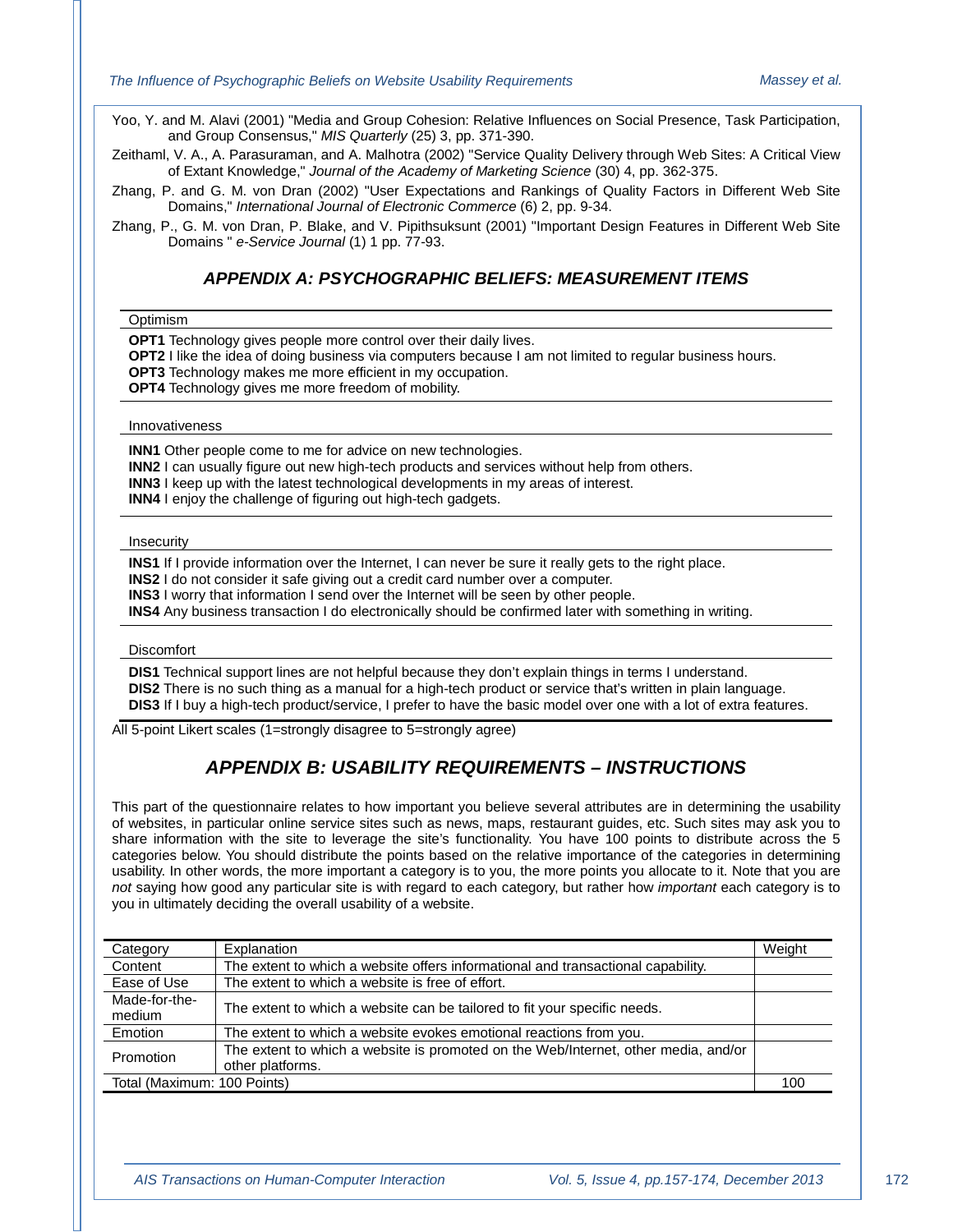|                            | Dependent Variables |              |            |            |             |
|----------------------------|---------------------|--------------|------------|------------|-------------|
| Independent Variables      | Content             | EOU          | <b>MFM</b> | Emotion    | Promotion   |
| Intercept                  | 0.00                | 0.00         | 0.00       | 0.00       | 0.00        |
|                            | (6.16)              | (4.80)       | (3.95)     | (2.82)     | (3.07)      |
| Gender                     | 0.05                | 0.11         | $-0.11$    | $-0.09$    | $-0.05$     |
|                            | (1.79)              | (1.39)       | (1.15)     | (0.82)     | (0.89)      |
|                            | 0.10                | 0.00         | 0.01       | $-0.13$    | $-0.1$      |
| Age                        | (1.47)              | (1.14)       | (0.94)     | (0.67)     | (0.73)      |
| Prior Web experience (EXP) | $0.17**$            | $-0.19***$   | $-0.10$    | $-0.03$    | $0.12*$     |
|                            | (1.89)              | (1.47)       | (1.21)     | (0.87)     | (0.94)      |
|                            | 0.04                | 0.05         | 0.02       | 0.03       | 0.03        |
| $R^2$                      | $F = 3.14***$       | $F = 3.63**$ | $F = 1.47$ | $F = 1.88$ | $F = 2.21*$ |

## *APPENDIX C: SURE ANALYSIS – MODEL 1*

Standardized coefficients are shown, with standard errors in parentheses. \*\*\*significant at *p* < 0.01; \*\*significant at *p* < 0.05; \*significant at *p* < 0.1

## *APPENDIX D: SURE ANALYSIS – MODEL 2*

|                            | Dependent Variables |               |              |            |            |
|----------------------------|---------------------|---------------|--------------|------------|------------|
| Independent Variables      | Content             | EOU           | <b>MFM</b>   | Emotion    | Promotion  |
| Intercept                  | 0.00                | 0.00          | 0.00         | 0.00       | 0.00       |
|                            | (9.65)              | (7.52)        | (6.20)       | (4.52)     | (4.88)     |
| Gender                     | 0.04                | 0.09          | $-0.07$      | $-0.08$    | $-0.05$    |
|                            | (1.79)              | (1.40)        | (1.15)       | (0.84)     | (0.91)     |
| Age                        | 0.09                | $-0.01$       | 0.03         | $-0.11*$   | $-0.11$    |
|                            | (1.46)              | (1.14)        | (0.94)       | (0.69)     | (0.74)     |
| Prior Web experience (EXP) | $0.17***$           | $-0.18***$    | $-0.14**$    | $-0.04$    | 0.17       |
|                            | (1.98)              | (1.54)        | (1.27)       | (0.93)     | (1.00)     |
| Optimism                   | $-0.05$             | 0.11          | $-0.03$      | 0.04       | $-0.08$    |
|                            | (1.46)              | (1.14)        | (0.94)       | (0.68)     | (0.74)     |
| Innovativeness             | 0.02                | $-0.15*$      | $0.23***$    | 0.02       | $-0.11$    |
|                            | (1.09)              | (0.85)        | (0.70)       | (0.51)     | (0.55)     |
| <b>Discomfort</b>          | $0.22**$            | $-0.25***$    | 0.06         | 0.02       | $-0.16$    |
|                            | (1.26)              | (0.99)        | (0.81)       | (0.59)     | (0.64)     |
| Insecurity                 | $-0.23***$          | 0.08          | $0.17***$    | 0.04       | 0.08       |
|                            | (1.11)              | (0.86)        | (0.71)       | (0.52)     | (0.56)     |
|                            |                     |               |              |            |            |
| $R^2$                      | 0.09                | 0.10          | 0.07         | 0.03       | 0.05       |
|                            | $F = 2.99***$       | $F = 3.21***$ | $F = 2.18**$ | $F = 0.89$ | $F = 1.64$ |

Standardized coefficients are shown, with standard errors in parentheses. \*\*\*significant at *p* < 0.01; \*\*significant at *p* < 0.05; \*significant at *p* < 0.1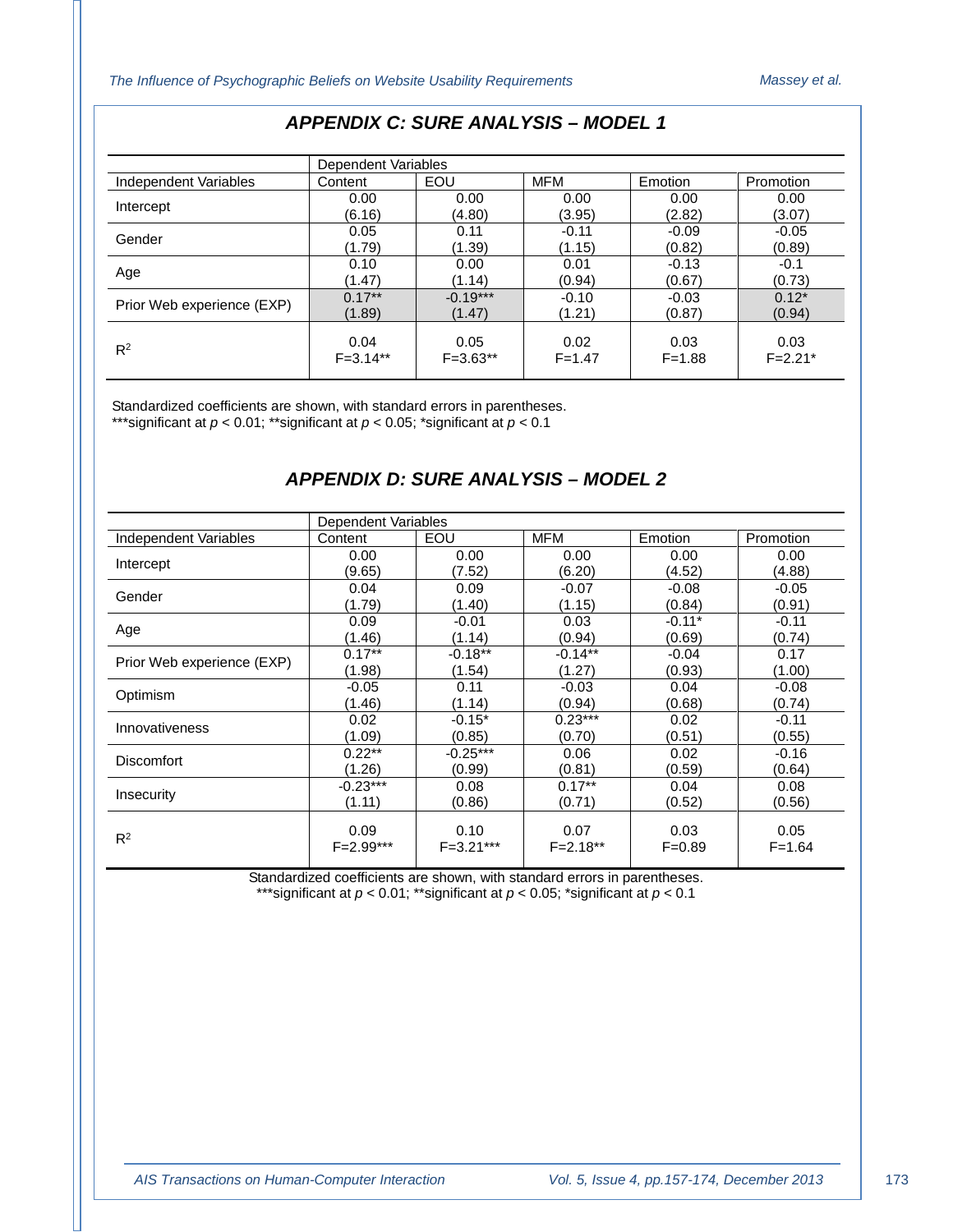## About The Authors



**Anne P. Massey** [\(http://kelley.iu.edu/facultyglobal/directory/FacultyProfile.cfm?id=8816\)](http://kelley.iu.edu/facultyglobal/directory/FacultyProfile.cfm?id=8816) is Dean's Research Professor and professor of information systems in the Operations and Decision Technologies Department in the Kelley School of Business at Indiana University. She currently serves as Associate Vice President for University Academic Planning and Policy. She received her PhD in decision sciences and engineering systems from Rensselaer Polytechnic Institute. Her research interests include technology adoption and implementation, computer-mediated communication and virtual teams, knowledge management, and related topics. Her research has been published in *Decision Sciences Journal*, *MIS Quarterly*, *Academy of Management Journal*, *Journal of Management Information Systems*, and *IEEE Transactions*, among others. She is a member of the *Decision Sciences Institute*, *IEEE*, *Association for Information Systems*, *ACM*, and the

*Academy of Management*.



**Vijay Khatri** [\(http://kelley.iu.edu/ODT/Faculty/page11362.cfm?ID=8856\)](http://kelley.iu.edu/ODT/Faculty/page11362.cfm?ID=8856) is an Associate Professor of Information Systems in the Operations and Decision Technologies Department at Kelley School of Business in Indiana University. He received his Ph.D. in Management Information Systems from the University of Arizona. His research interests center on data management and technology adoption. In his research related to *data management*, he is interested not only in developing techniques that would facilitate the elicitation of database requirements but also in understanding the cognitive aspects that influence the analysis and design of databases. In his research related to *technology adoption*, he seeks to explore technology and user characteristics that influence user behavior, and ultimately, adoption. His work has been published in journals such as *Information Systems Research*, *Decision Sciences Journal*, *Journal of Management Information Systems*, and *IEEE Transactions on Knowledge and Data Engineering*, among

others. He is a member of *IEEE*, *Association for Information Systems*, *ACM* and *Informs*.



**Randall K. Minas** [\(https://kelley.iu.edu/Doctoral/Student%20Profiles/page14038.cfm?ID=](https://kelley.iu.edu/Doctoral/Student%20Profiles/page14038.cfm?ID=%2033430)  [33430\)](https://kelley.iu.edu/Doctoral/Student%20Profiles/page14038.cfm?ID=%2033430) is a doctoral candidate in the Kelley School of Business at Indiana University. He is the current Managing Editor of *MIS Quarterly Executive*, a journal directed to executives with the goal of improving practice. Mr. Minas' research interests include individual cognitive responses to information systems, collaboration and small group research, and NeuroIS. Mr. Minas has been published in the *Journal of Management Information Systems and the Journal of Applied and Preventive Psychology* as well as several conferences including *45th Hawaiian International Conference on System Sciences*, *14th Annual Conference on Education*, and *Special Interest Group of Systems Analysis and Design.* Mr. Minas received a Masters of Business Administration from Indiana State University and Bachelors of Science in Psychology with Neuroscience from Vanderbilt University.

Copyright © 2013 by the Association for Information Systems. Permission to make digital or hard copies of all or part of this work for personal or classroom use is granted without fee provided that copies are not made or distributed for profit or commercial advantage and that copies bear this notice and full citation on the first page. Copyright for components of this work owned by others than the Association for Information Systems must be honored. Abstracting with credit is permitted. To copy otherwise, to republish, to post on servers, or to redistribute to lists requires prior specific permission and/or fee. Request permission to publish from: AIS Administrative Office, P.O. Box 2712 Atlanta, GA, 30301-2712 Attn: Reprints or via e-mail from [ais@aisnet.org.](mailto:ais@gsu.edu)